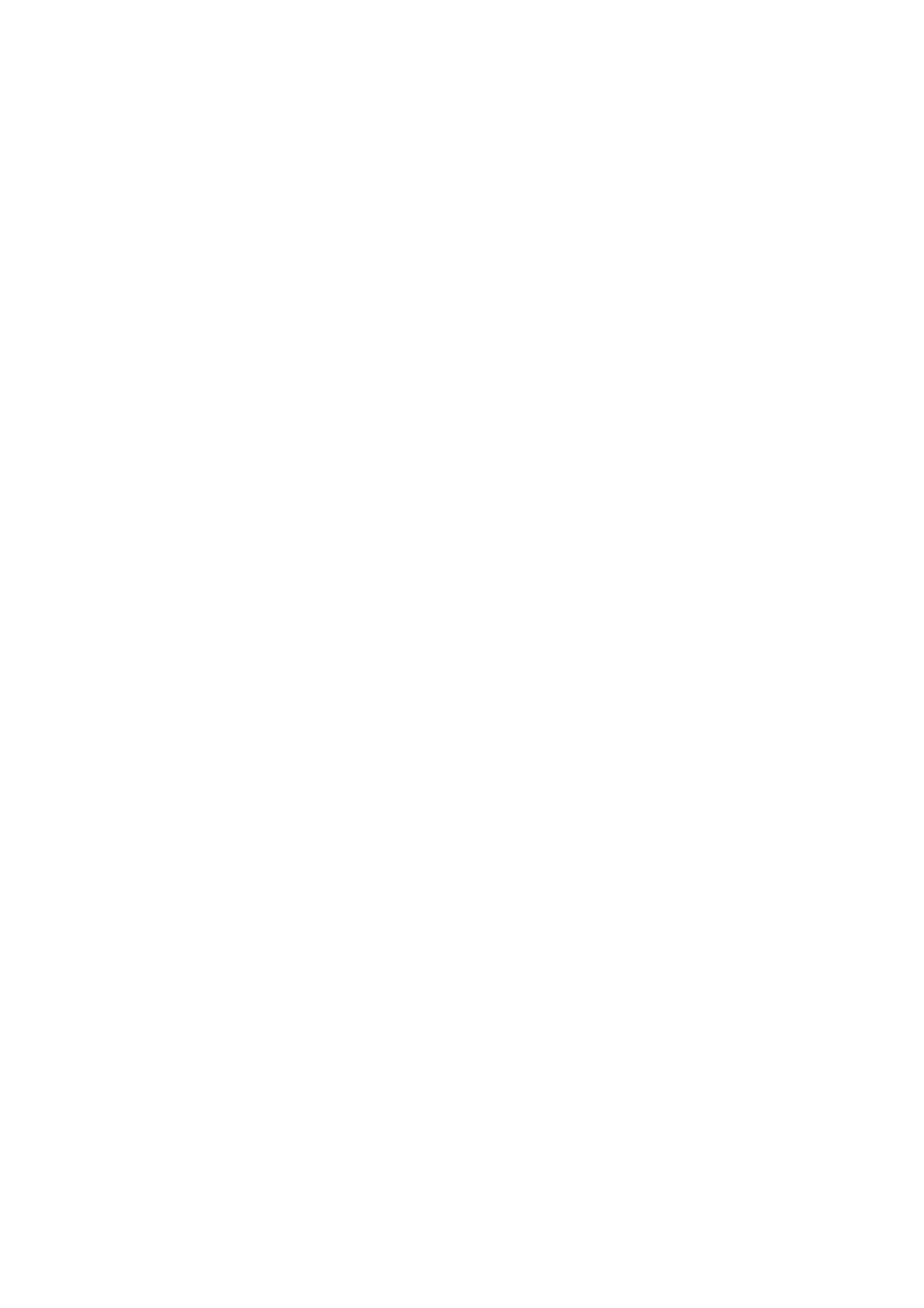# **Table of Contents**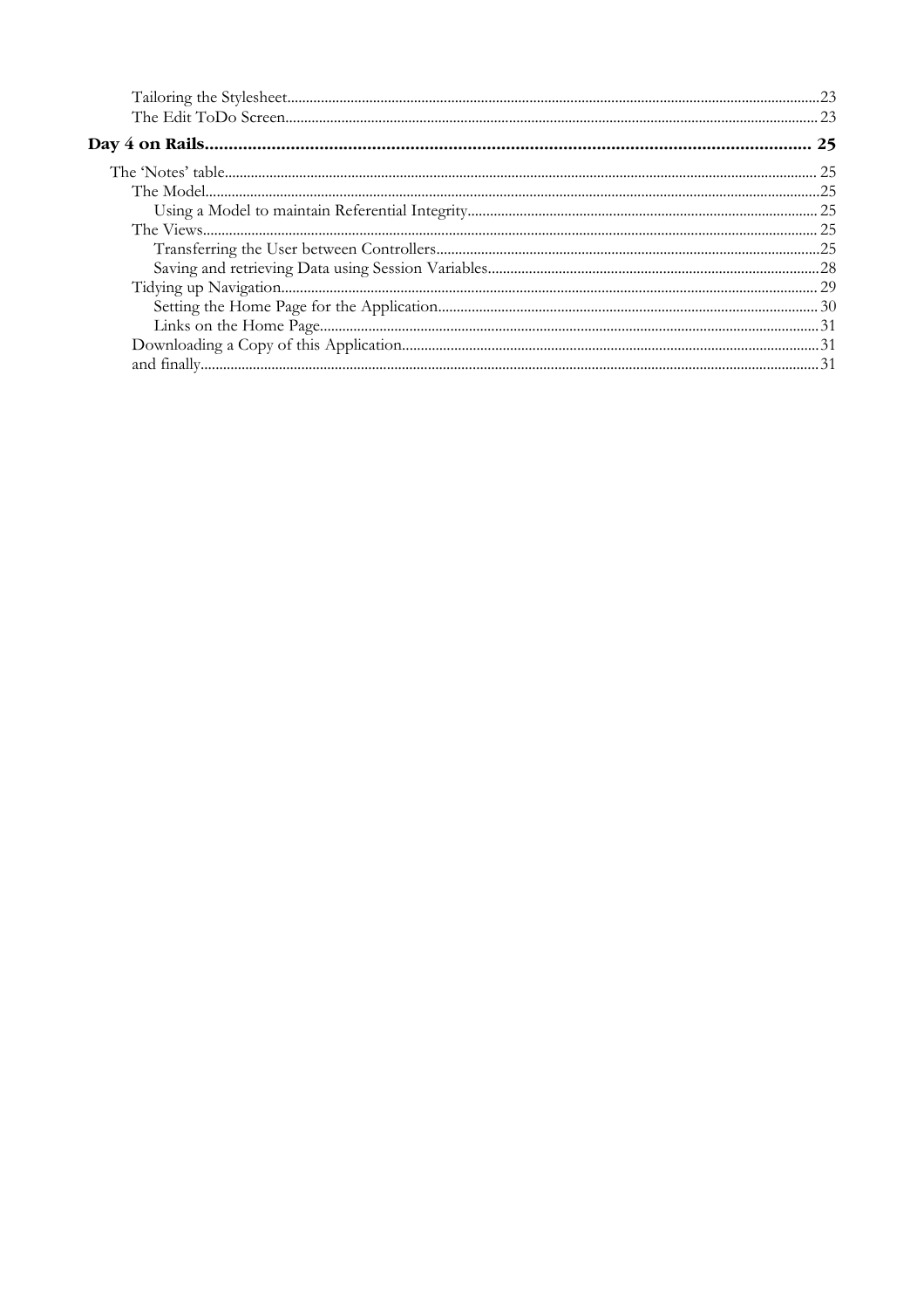# **Introduction**

There have been many extravagant claims made about Rails. For example, an article in OnLAMP.com<sup>[1](#page-4-0)</sup> claimed that "you could develop a web application at least ten times faster with Rails than you could with a typical Java framework..." The article then goes on to show how to install Rails and Ruby on a PC and build a working 'scaffold' application with virtually no coding.

While this is impressive, 'real' web developers know that this is smoke and mirrors. 'Real' applications aren't as simple as that. What's actually going on beneath the surface? How hard is it to go on and build 'real' applications?

This is where life gets a little tricky. Rails is well documented on-line – in fact, possibly too well documented for beginners, with over 30,000 words of on-line documentation in the format of a reference manual. What's missing is a roadmap (railmap?) pointing to the key pages that you need to know to get up and running in Rails development.

This document sets out to fill that gap. It assumes you've got Ruby and Rails up on a PC (if you haven't got this far, go back and follow Curt's article). This takes you to the end of 'Day 1 on Rails'.

'Day 2 on Rails' starts getting behind the smoke and mirrors. It takes you through the 'scaffold' code. New features are highlighted in bold**,** explained in the text, and followed by a reference to either Rails or Ruby documentation where you can learn more.

'Day 3 on Rails' takes the scaffold and starts to build something recognisable as a 'real' application. All the time, you are building up your tool box of Rails goodies. Most important of all, you should also be feeling comfortable with the on-line documentation so you can continue your explorations by yourself.

'Day 4 on Rails' adds in another table and deals with some of the complexities of maintaining relational integrity. At the end, you'll have a working application, enough tools to get you started, and the knowledge of where to look for more help.

Ten times faster? after four days on Rails, judge for yourself!

**Documentation**: this document contains highlighted references, either to:

- *Documentation* the Rails documentation at [http://api.rubyonrails.com](http://api.rubyonrails.com/)
- *Ruby Documentation* "Programming Ruby The Pragmatic Programmer's Guide" available online and for download at <http://www.ruby-doc.org/docs/ruby-doc-bundle/ProgrammingRuby/index.html>

Acknowledgements: many thanks to the helpful people on the the irc channel<sup>[2](#page-4-1)</sup> and the mailing list<sup>[3](#page-4-2)</sup>. The onlive archives record their invaluable assistance as I clawed my way up the Rails and Ruby leaning curves.

**Version:** 1.7 using version 0.10 of Rails – see [http://rails.homelinux.org](http://rails.homelinux.org/) for latest version and to download a copy of the ToDo code.

**Copyright**: this work is copyright ©2005 John McCreesh [jpmcc@users.sourceforge.net](mailto:jpmcc@users.sourceforge.net?subject=Four Days on Rails) and is licensed under the *Creative Commons Attribution-NonCommercial-ShareAlike License*. To view a copy of this license, visit <http://creativecommons.org/licenses/by-nc-sa/2.0/> or send a letter to Creative Commons, 559 Nathan Abbott Way, Stanford, California 94305, USA.

<span id="page-4-0"></span><sup>1</sup> *Rolling with Ruby on Rails,* Curt Hibbs 20-Jan2005 [http://www.onlamp.com/pub/a/onlamp/2005/01/20/rails.html](http://www.onlamp.com/pub/a/onlamp/2005/01/20/rails.htm)

<span id="page-4-1"></span><sup>2</sup> irc://irc.freenode.org/rubyonrails

<span id="page-4-2"></span><sup>3</sup> http://lists.rubyonrails.org/mailman/listinfo/rails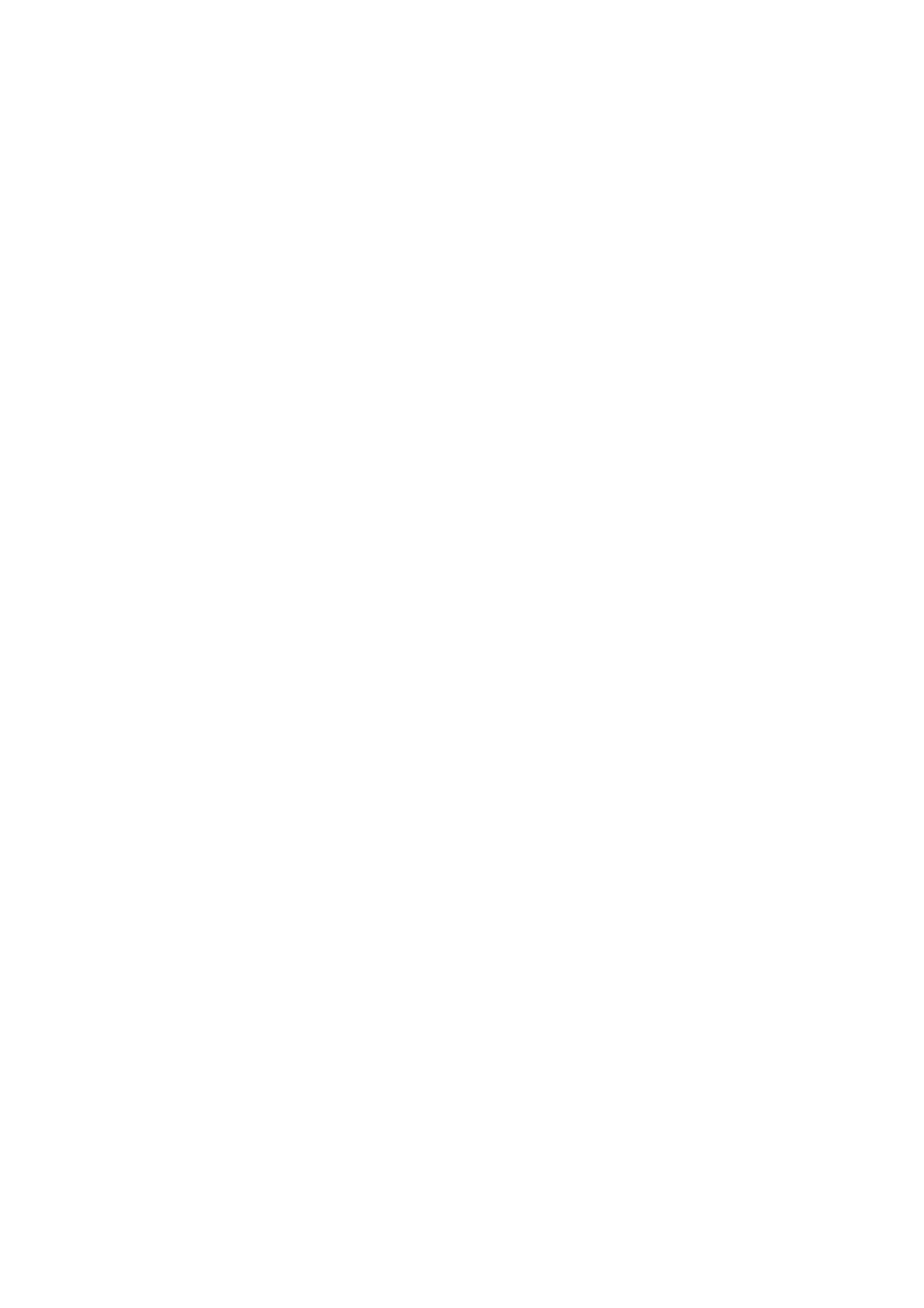# **Day 1 on Rails**

# **The ToDo List application**

This document follows the building of a simple 'ToDo List' application – the sort of thing you have on your PDA, with a list of items, grouped into categories, with optional notes (for a sneak preview of what it will look like, see Illustration [4 Main 'To Do' screen](#page-20-0) on page [17](#page-20-0)).

# <span id="page-6-0"></span>**Running the Rails script**

This example is on my MS-Windows PC. My web stuff is at  $c:\ww\ww\webroot$ , which I label as drive w: to cut down on typing:

```
C:\> subst w: c:\www\webroot
C: \> w:W:\> rails ToDo
W:\> cd ToDo
W:\ToDo>
```
Running rails ToDo creates the following directory structure below ToDo\:

```
app
  Holds all the code that's specific to this particular application.
app\controllers 
  Holds controllers which drive the program logic
app\models 
  Holds models which describe the data structures, validation and integrity rules,
  etc.
app\views 
  Holds the template files which form the basis of the rendered html pages. This
  directory can also be used to keep stylesheets, images, and so on that can be
  symlinked to public.
app\helpers 
  Holds view helpers (common pieces of code)
config 
  Configuration files for Apache, database, and other dependencies.
lih
   Application specific libraries. Basically, any kind of custom code that doesn't
   belong in controllers, models, or helpers. This directory is in the load path.
log
  Application specific logs. Note: development.log keeps a trace of every action Rails
  performs – very useful for error tracking, but does need regular purging!
public
  The directory available for Apache, which includes iamges, javascripts, and
  stylesheets subdirectories
script
  Helper scripts for automation and generation.
test
  Unit and functional tests along with fixtures.
vendor
  External libraries that the application depend on. This directory is in the load
  path.
```
# **Adding the Application to the Web Server**

As I'm running everything (Apache2, MySQL, etc) on a single development PC, the next two steps give a friendly name for the application in my browser.

## **Defining the Application in the hosts file**

```
C:\winnt\system32\drivers\etc\hosts (excerpt) 
127.0.0.1 todo
```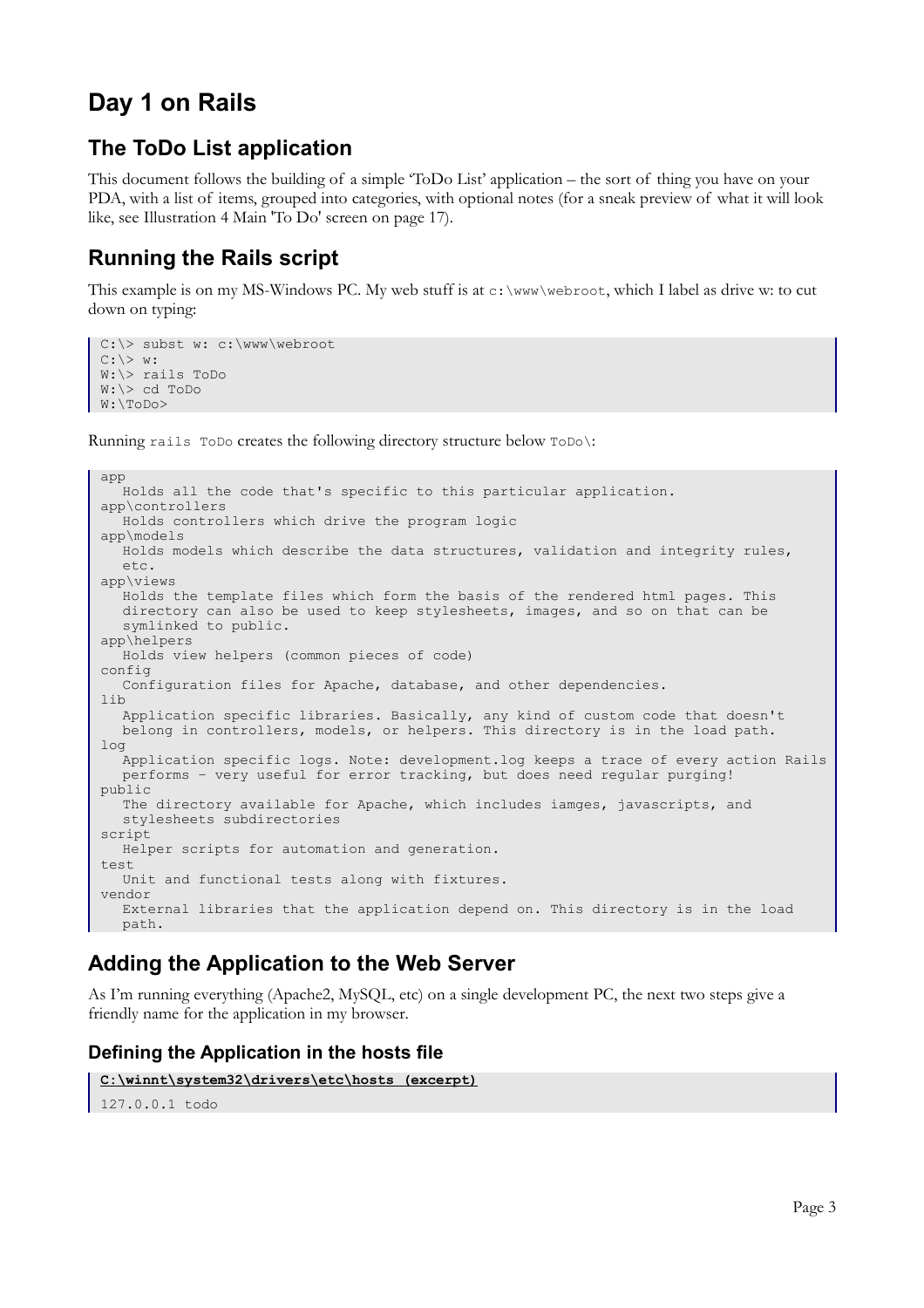## **Defining the Application in the Apache Configuration file**

#### **Apache2\conf\httpd.conf**

```
<VirtualHost *>
   ServerName todo
   DocumentRoot /www/webroot/ToDo/public
   <Directory /www/webroot/ToDo/public/>
    Options ExecCGI FollowSymLinks
     AllowOverride all
    Allow from all
    Order allow,deny
   </Directory>
</VirtualHost>
```
## **Switching to fastcgi**

Unless you are patient (or have a powerful PC) you should enable fastcgi for this application

```
public\.htaccess
# Change extension from .cgi to .fcgi to switch to FCGI and to .rb to switch to
mod_ruby
RewriteBase /dispatch.fcgi
```
## **Checking that Rails is working**

The site should now be visible in your browser as http://todo/

# **Setting up the Database**

I've set up a new database called 'todos' in MySQL. Connection to the database is specified in the config\database.yml file

#### **app\config\database.yml (excerpt)**

```
development:
  adapter: mysql
   database: todos
  host: localhost
   username: foo
  password: bar
```
## **Creating the Categories Table**

The categories table is used in the examples that follow. It's simply a list of categories that will be used to group items in our ToDo list.

#### *MySQL definition*

```
Categories table
```

```
CREATE TABLE `categories` (
  `id` smallint(5) unsigned NOT NULL auto increment,
  `category` varchar(20) NOT NULL default<sup>-'</sup>',
 `created_on` timestamp(14) NOT NULL,
`updated on` timestamp(14) NOT NULL,
 PRIMARY KEY (`id`),
 UNIQUE KEY `category_key` (`category`)
) TYPE=MyISAM COMMENT='List of categories';
```
Some hints and gotchas for table and field naming:

- underscores in field names will be changed to spaces by Rails for 'human friendly' names
- beware mixed case in field names some parts of the Rails code have case sensitivities
- every table should have a primary key called 'id' in MySQL it's easiest to have this as numeric auto\_increment
- links to other tables should follow the same '\_id' naming convention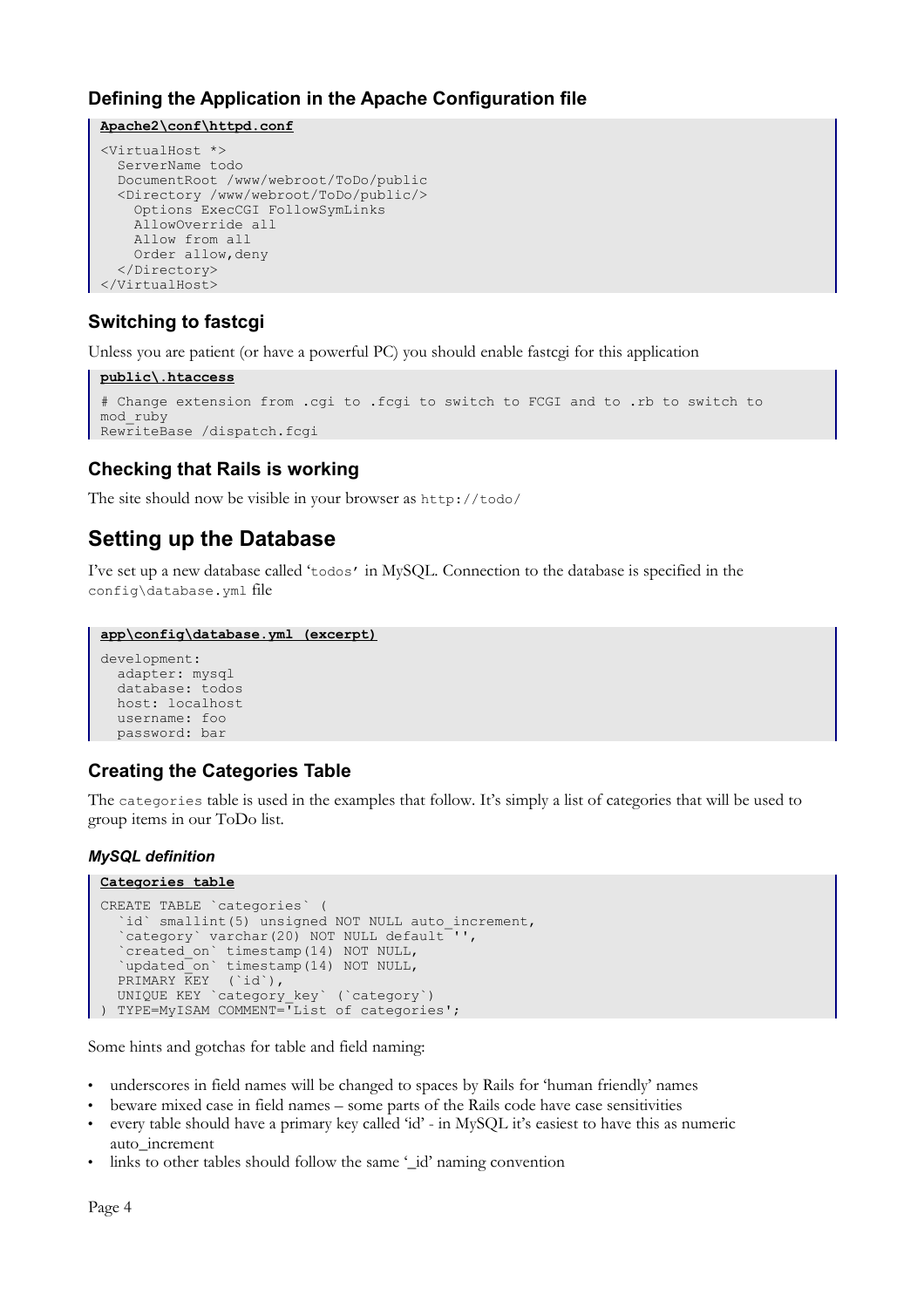• Rails will automatically maintain fields called created\_at/created\_on or updated\_at/updated\_on, so it's a good idea to add them in

*Documentation: ActiveRecord::Timestamp*

• Useful tip: if you are building a multi-user system (not relevant here),Rails will also do optimistic locking if you add a field called lock\_version (integer default 0). All you need to remember is to include lock version as a hidden field on your update forms.

*Documentation: ActiveRecord::Locking*

#### *Data Model*

Generate an empty file:

```
W:\ToDo>ruby script/generate model Category
which simply creates app\modules\category.rb
```
# **Scaffold**

The controller is at the heart of a Rails application.

```
Running the generate controller script
```

```
W:\ToDo>ruby script/generate controller category
```
which creates two files and two empty directories:

```
app\controllers\category_controller.rb
app\helpers\category_helper.rb
app\views\categories
app\views\layouts
```
If you haven't already seen the model / scaffold trick in operation in a beginner's tutorial like *Rolling with Ruby on Rails,* try it now and amazed yourself how a whole web app can be written in two lines of code:

```
app\controllers\category_controller.rb
class CategoryController < ApplicationController
   model :category
   scaffold :category
end
```
Point your browser at http://todo/category and be amazed at how clever it is :-)

| Listing categories            |                                         |                                                                      |                          |  |  |
|-------------------------------|-----------------------------------------|----------------------------------------------------------------------|--------------------------|--|--|
| Category                      | <b>Created on</b>                       | <b>Updated on</b>                                                    |                          |  |  |
| Home & Family                 | Sun Feb 06 15:56:44 Tue Feb 15 17:09:59 | GMT Standard Time 2005 GMT Standard Time 2005                        | Show Edit Destroy        |  |  |
| <b>Business</b>               | Sun Feb 06 15:57:00                     | Tue Feb 15 17:10:15<br>GMT Standard Time 2005 GMT Standard Time 2005 | <b>Show Edit Destroy</b> |  |  |
| <b>Rails</b><br>documentation | Mon Feb 14 09:34:02                     | Mon Feb 14 09:34:02<br>GMT Standard Time 2005 GMT Standard Time 2005 | <b>Show Edit Destroy</b> |  |  |
| Community<br>Council          | Mon Feb 14 09:34:34                     | Mon Feb 14 09:34:34<br>GMT Standard Time 2005 GMT Standard Time 2005 | <b>Show Edit Destroy</b> |  |  |
| New category                  |                                         |                                                                      |                          |  |  |

Illustration 1: Scaffold screen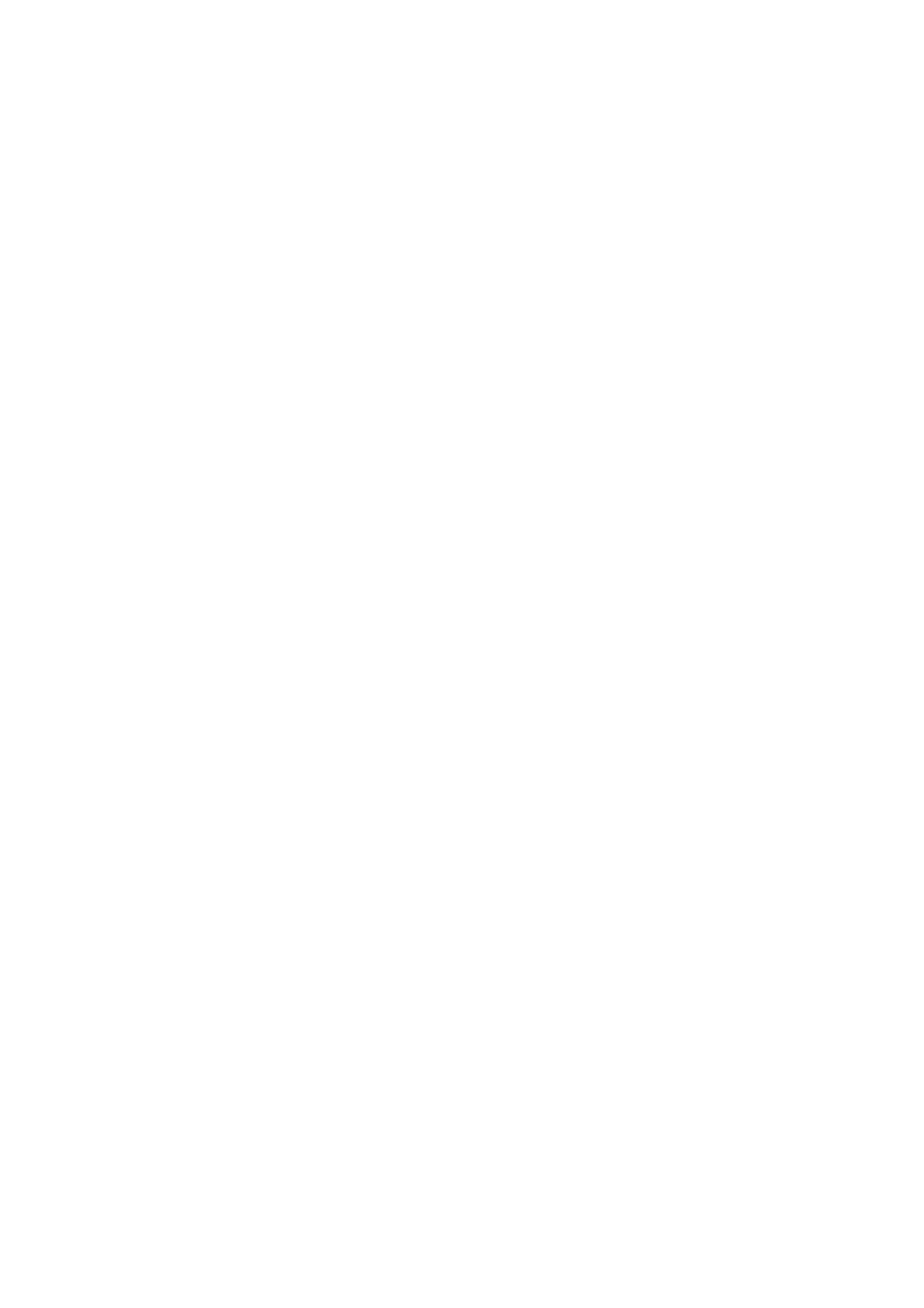# **Day 2 on Rails**

To progress beyond this point, we need to see what's happening behind the scenes. With the scaffold action, Rails generates all the code it needs dynamically. By running scaffold as a script, we can get all the code written to disk where we can investigate it and then start tailoring it to our requirements.

#### **Running the generate scaffold script**

```
W:\ToDo>ruby script/generate scaffold Category
```
This script generates a range of files needed to create a complete application, including a controller, views, layouts, and even a style sheet:

```
app\controllers\categories_controller.rb
app\helpers\categories helper.rb
app\views\categories\edit.rhtml
app\views\categories\list.rhtml
app\views\categories\new.rhtml
app\views\categories\show.rhtml
app\views\layouts\categories.rhtml
public\stylesheets\scaffold.css
```
Note the slightly bizarre naming convention – we've moved from the singular to the plural, so to use the new code you need to point your browser at http://todo/categories.

# **The Model**

The Model is where all the data-related rules are stored, including data validation and relational integrity. This means you can define them once, and Rails will automatically apply them wherever the data is accessed.

## **Creating Data Validation Rules**

Rails gives you a lot of error handling for free (almost). To demonstrate this, add some validation rules to the empty Category model:

```
app\models\category.rb
class Category < ActiveRecord::Base
  validates_length_of :category, :within => 1..20
 validates uniqueness of :category, :message => "already exists"
end
```
These entries will give automatic checking that:

validates length of: the field is not blank and not too long

validates uniqueness of: duplicate values are trapped

*Documentation: ActiveRecord::Validations::ClassMethods*

To try this out, try and insert a duplicate record (see *[Illustration 2: Data](#page-11-0) Validation* [below\)](#page-11-0). The style is a bit in your face – it's not the most subtle of user interfaces. However, what do you expect for free?

Note: try the same test with the previous version http://todo/category version. The auto-rendered scaffold code can't cope with data validation. To prevent confusion, it's probably safer to delete the app\controllers\category\_controller.rb and app\helpers\category\_helper.rb files.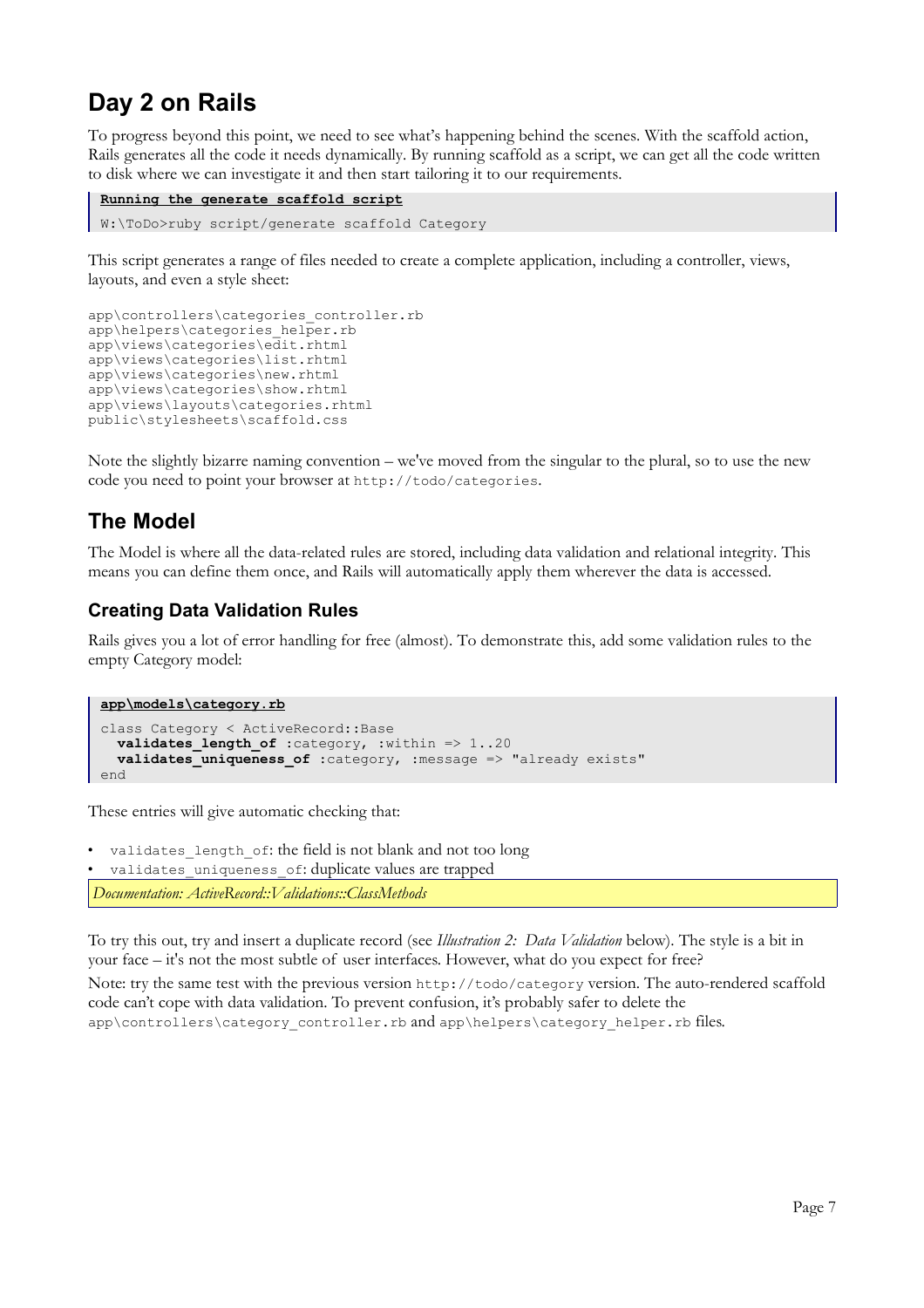

# <span id="page-11-0"></span>**The Controller**

Now it's time to look at the controller. The controller is where the programming logic for the application lies. It interacts with the user using views, and with the database through models. You should be able to read the controller and see how the application hangs together.

# **The default Controller**

The controller produced by the generate scaffold script is listed below

```
\app\controllers\categories_controller.rb
class CategoriesController < ApplicationController
   def index
     list
     render_action 'list'
   end
  def list
     @categories = Category.find_all
   end
  def show
    @category = Category.find(@params['id'])
   end
  def new
     @category = Category.new
   end
   def create
     @category = Category.new(@params['category'])
     if @category.save
       flash['notice'] = 'Category was successfully created.'
       redirect_to :action => 'list'
     else
       render_action 'new'
     end
   end
```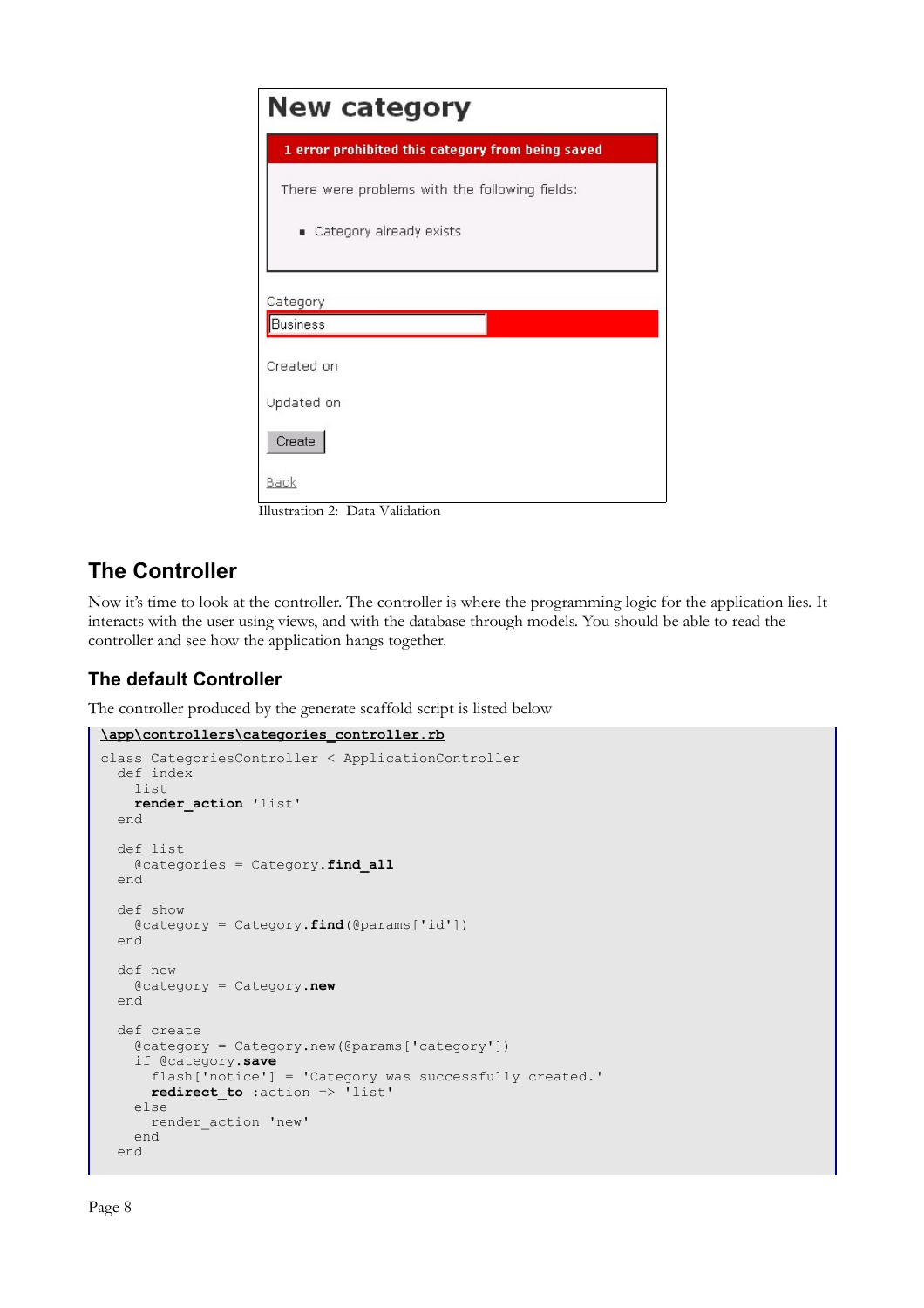```
 def edit
     @category = Category.find(@params['id'])
   end
   def update
     @category = Category.find(@params['category']['id'])
     if @category.update_attributes(@params['category'])
 flash['notice'] = 'Category was successfully updated.'
 redirect_to :action => 'show', :id => @category.id
     else
      render_action 'edit'
     end
   end
   def destroy
    Category.find(@params['id']).destroy
    redirect_to :action => 'list'
   end
end
```
- The default action for the controller is to render a template matching the name of the action e.g. the list action will populate the @categories instance variable and then the controller will render "list.rhtml".
- render template allows you to render a different template e.g. the index action will run the code for list, and will then render list.rhtml rather than index.rhtml (which doesn't exist)
- redirect to goes one stage further, and uses an external "302 moved" HTTP response to loop back into the controller – e.g. the destroy action doesn't need to render a template. After performing its main purpose (destroying a category), it simply takes the user to the list action.

*Documentation: ActionController::Base*

The controller uses ActiveRecord methods such as find, find all, new, save, update attributes, and destroy to move data to and from the database tables.

*Documentation: ActiveRecord::Base*

Notice how several of the actions are split into two. For example, when the user selects edit, the controller extracts the record they want to edit from the model, and then renders the edit.view. When the user has finished editing, the edit view invokes the update action, which updates the model and then invokes the show action.

#### **Tailoring the default Controller**

Personally, I don't like the way Rails displays the show screen next – I prefer to go straight back to the list screen; the show screen isn't necessary in this application. However, it would be nice to display a message to say the edit has worked:

```
app\controllers\categories_controller.rb (excerpt)
   def update
     @category = Category.find(@params['category']['id'])
    if @category.update attributes(@params['category'])
       flash['notice'] = 'Category was successfully updated.'
      redirect to : action => 'list'
     else
      render_action 'edit'
     end
   end
```
The flash message will be picked up and displayed on the next screen to be displayed – in this case, the list screen (see *[Tailoring the default 'List' View](#page-15-0)* on page [12\)](#page-15-0).

*Documentation: ActionController::Flash*

Curiously, although the flash message has its own css tag, the stylesheet produced by the generate scaffold script doesn't do anything special with it. This is solved by a simple addition: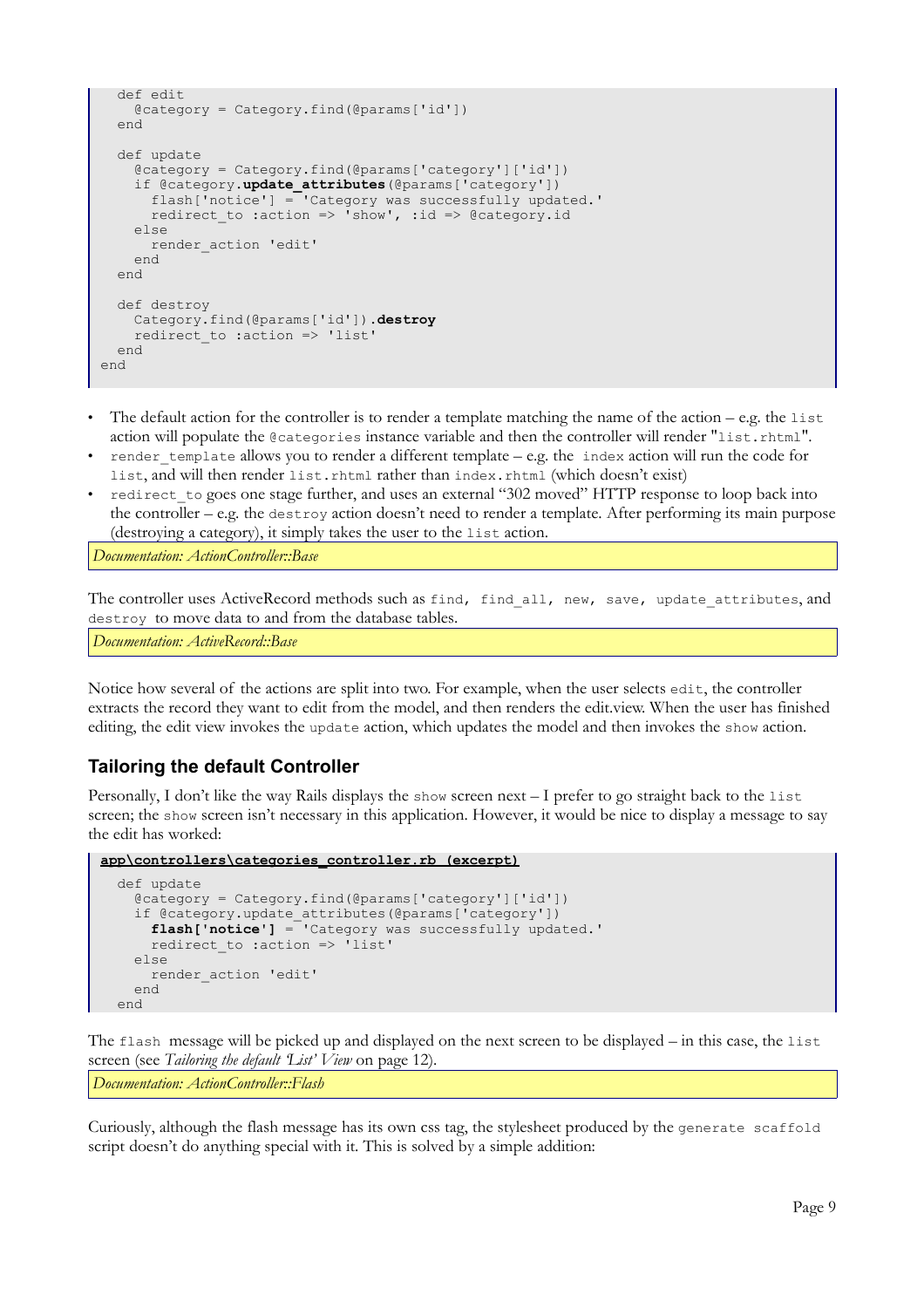```
public\stylesheets\scaffold.css (excerpt)
.notice {
     color: red;
}
```
# **The View**

Views are where the user interface are defined. Rails can render the final HTML page presented to the user from three hierarchical components:

| Layout                             | Template                                 | <b>Partials</b>                          |
|------------------------------------|------------------------------------------|------------------------------------------|
| $\langle$ in app\views\layouts\    | in app\views\ <controller>\</controller> | in app\views\ <controller>\</controller> |
| default: application.rhtml         | default: <action>.rhtml</action>         | default <partial>.rhtml</partial>        |
| or <controller>.rhtml</controller> |                                          |                                          |

# **Layout**

Rails Naming convention: if there is a template in app\views\layouts\ with the same name as the current controller then it will be automatically set as that controller's layout unless explicitly told otherwise.

A layout with the name application.rhtml or application.rxml will be set as the default controller if there is no layout with the same name as the current controller and there is no layout explicitly assigned.

The layout generated by the scaffold script looks like this:

```
app\views\layouts\categories.rhtml
<h+ml><head>
  <title>Scaffolding: <%= controller.controller_name %>#<%= controller.action_name
%></title>
   <link href="/stylesheets/scaffold.css" rel="stylesheet" type="text/css" />
</head>
<body>
<%= @content_for_layout %>
</body>
\langle/html>
```
This is mostly HTML, but there isn't very much of it :-) The sections in bold are the key to the Rails rendering process:

controller name and action name are ActionController methods which return parts of the URL which are displayed in the browser address bar.

*Documentation: ActionController::Base*

• @content\_for\_layout allows a single standard layout to have dynamic content inserted at rendering time based on the action being performed (e.g. 'edit', 'new', 'list'). This dynamic content comes from a template. *Documentation: ActionController::Layout::ClassMethods.*

## **Templates**

Rails naming convention: templates are held in app\views\categories\'action'.rhtml. For example, the edit.rhtml created by the scaffold script is given below:

```
app\views\categories\edit.rhtml
<h1>Editing category</h1>
```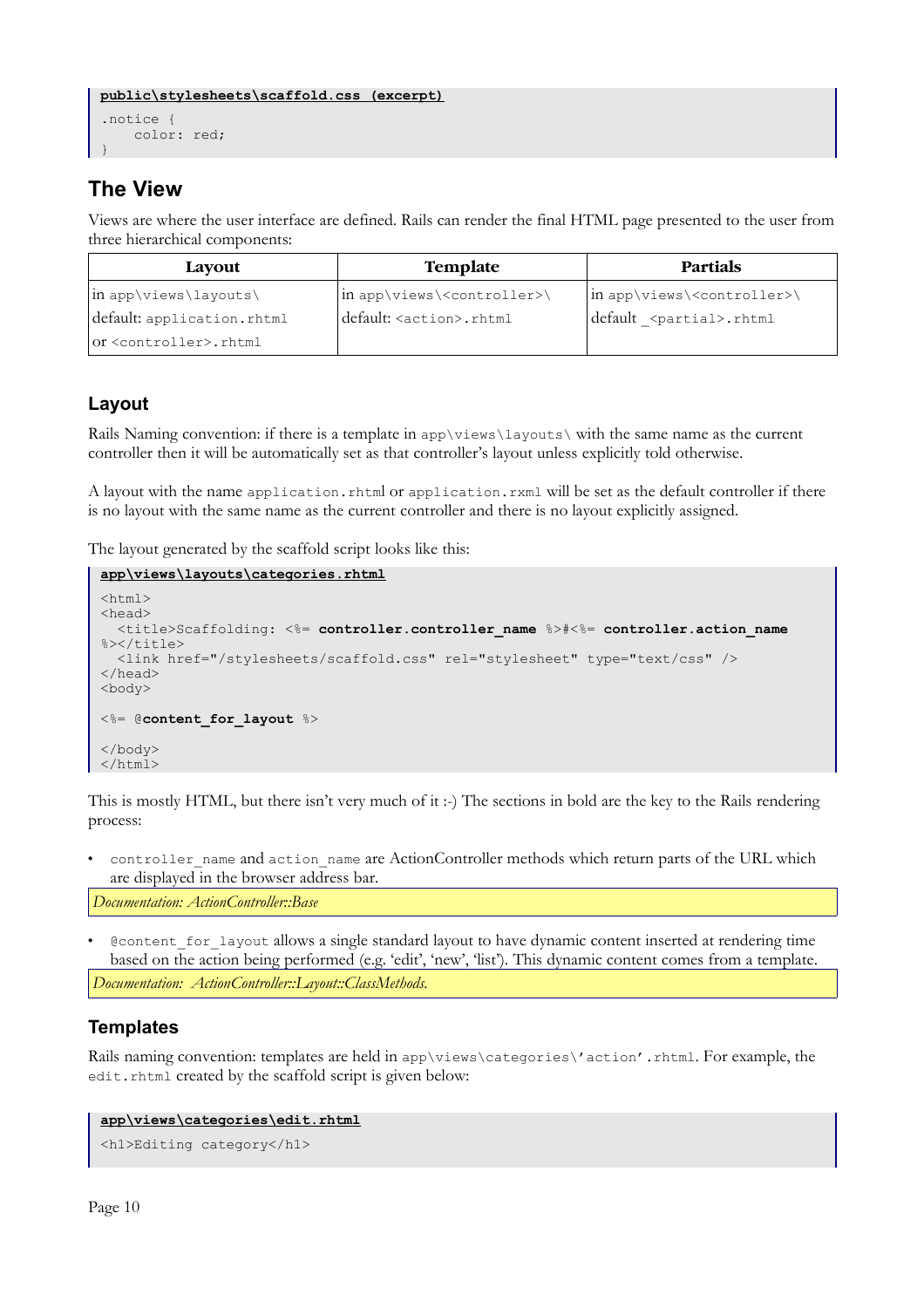```
\langle\<sup>2</sup> error messages for 'category' %>
<%= form 'category', :action => 'update' %>
<%= link_to 'Show', :action => 'show', :id => @category.id %> |
\langle \hat{\mathbf{x}} \rangle = \mathbf{link} to 'Back', :action => 'list' \hat{\mathbf{x}}
```
This code for the 'edit' action is all that is required for Rails to render the complete HTML for an edit page. The magic is all in the bold type:

#### *Displaying Errors trapped by the Data Model*

error messages for returns a string with marked-up text for any error messages produced by a previous attempt to submit the form. If one or more errors is detected, the HTML looks like this:

```
<div class="errorExplanation" id="errorExplanation">
   <h2>n errors prohibited this user from being saved</h2>
   <p>There were problems with the following fields:</p>
  \langle u1 \rangle <li>field_1 error_message_1</li>
    \langleli>... .\cdot.../li>
     <li>field_n error_message_n</li>
  \langle/ul>\langle/div\rangle
```
Note: the css tags match corresponding statements in the stylesheet created by the generate scaffold script. *Documentation: ActionView::Helpers::ActiveRecordHelper*

#### *Creating a Form with minimal coding*

form is Rails at its most economical. Given an Active Record Object, it renders an entire form. The following code:

```
<%= form 'category', :action => 'update' %>
will create all this HTML:
<form action="/categories/update" method="post">
<input id="category_id" name="category[id]" type="hidden" value="n" />
< p > <label for="category_category">Category</label><br />
 <input id="category_category" name="category[category]" size="30"
 type="text" value="y" />
\langle/p>
<input type="submit" value="Update" /></form>
```
It's not the prettiest user interface ever created, but it works, and you can't get much quicker.

*Documentation: ActionView::Helpers::ActiveRecordHelper*

#### *Creating Links*

link to simply creates a link – the most fundamental part of HTML... *Documentation: ActionView::Helpers::UrlHelper*

#### **Tailoring the default 'Edit' View**

The default HTML produced by the form helper is functional, but if we want more control over the layout, we need to take more control over the HTML by editing the rhtml file. In this example, we want to use a table to line up the prompts for user input in front of the input boxes. This doesn't mean abandoning the Rails toolbox altogether:

```
app\views\categories\edit.rhtml
<h1>Rename Category</h1>
<%= error_messages_for 'category' %>
```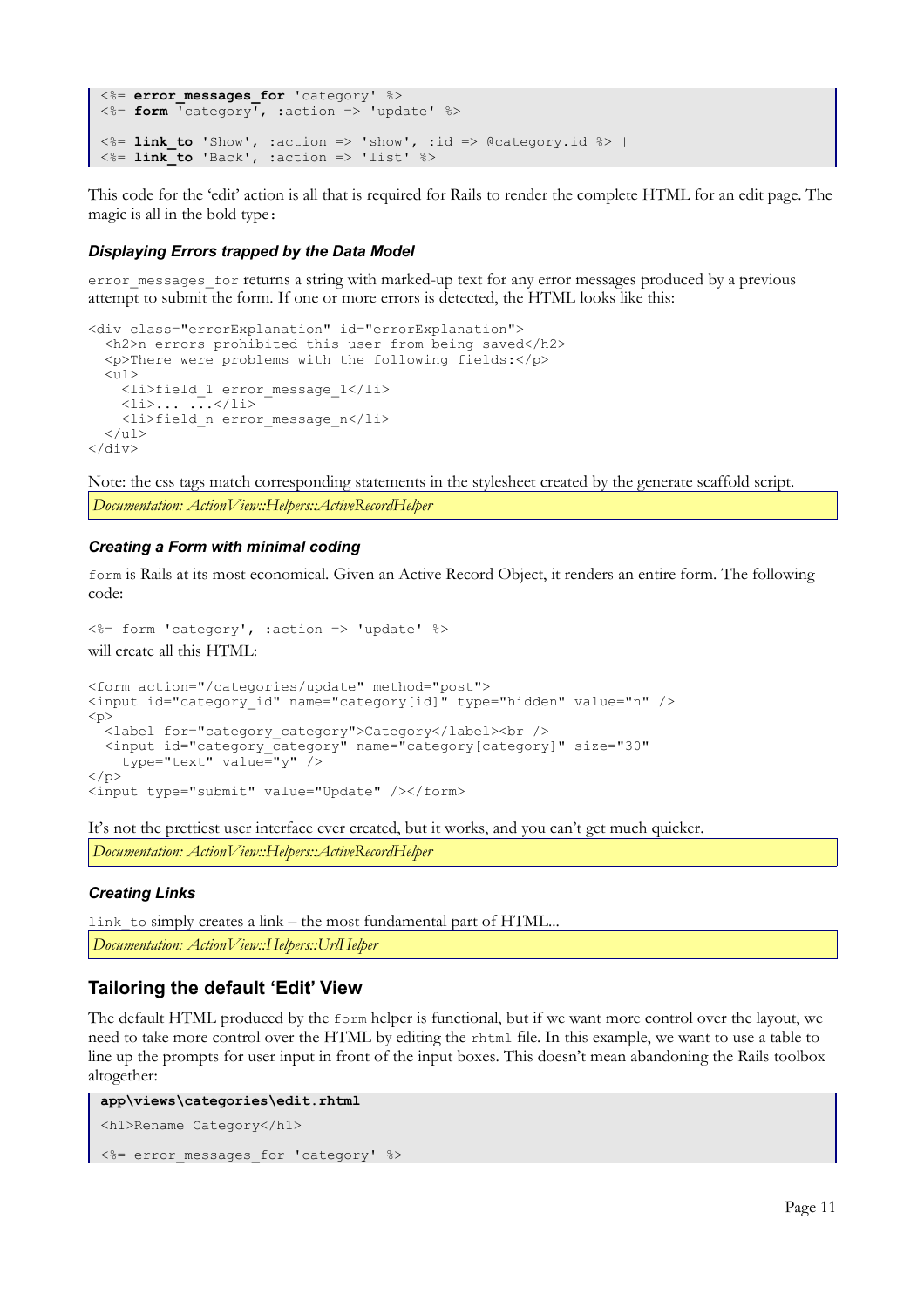```
<form action="/categories/update" method="post">
   <%= hidden_field "category", "id" %>
   <table>
    <tr>
       <td><br />
Category:</b></td>
       <td><%= text_field "category", "category", "size" => 20, "maxlength" => 20
8 > 1 + 1\langle/tr>
  \langle/table>
  \langlehr />
   <input type="submit" value="Update" />
\langle/form>
<%= link_to 'Cancel', :action => 'list' %>
```

```
hidden field, text field are quick ways to generate the corresponding HTML constructs.
Documentation: ActionView::Helpers::FormHelper
```
#### <span id="page-15-0"></span>**Tailoring the default 'List' View**

**app\views\categories\list.rhtml**

```
<h1>Categories</h1>
<% if @flash["notice"] %>
<span class="notice">
   <%= @flash["notice"] %>
</span>
<% end %>
<table>
  <tr>
     <th>Category</th>
     <th>Created</th>
     <th>Updated</th>
  \langle/tr>
<% for category in @categories %>
  <tr>
     <td><%=h category["category"] %></td>
     <td><%= category["created_on"].strftime("%I:%M %p %d-%b-%y") %></td>
     <td><%= category["updated_on"].strftime("%I:%M %p %d-%b-%y") %></td>
    \lt dd>\lt%= link_to 'Rename', :action => 'edit', :id => category.id %></td>
     <td><%= link_to 'Delete', { :action => 'destroy', :id => category.id }, :confirm
=> 'Are you sure you want to delete this category?' %></td>
 \langle/tr>
<% end %>
</table>
\text{br} />
\langle%= link to 'Add new category', :action => 'new' %>
```
#### *Escaping HTML Characters*

One of the problems with allowing users to input data which is then displayed on the screen is that they could accidentally (or maliciously) type in code which could break the system when it was displayed. For example, think what would happen if a user types in  $\le$ /table>' as a category.

To guard against this, it is good practice to html\_escape any data which has been provided by users. This means that e.g.  $\langle \rangle$  table> is rendered as </table&gt; which is harmless.

Rails makes this really simple – just add an 'h': <%=**h** category["category"] %>

#### *Using Ruby to format Date and Time*

I've had to hard code this page manually so I can use a Ruby method strftime() to format the date and time fields the way I want them.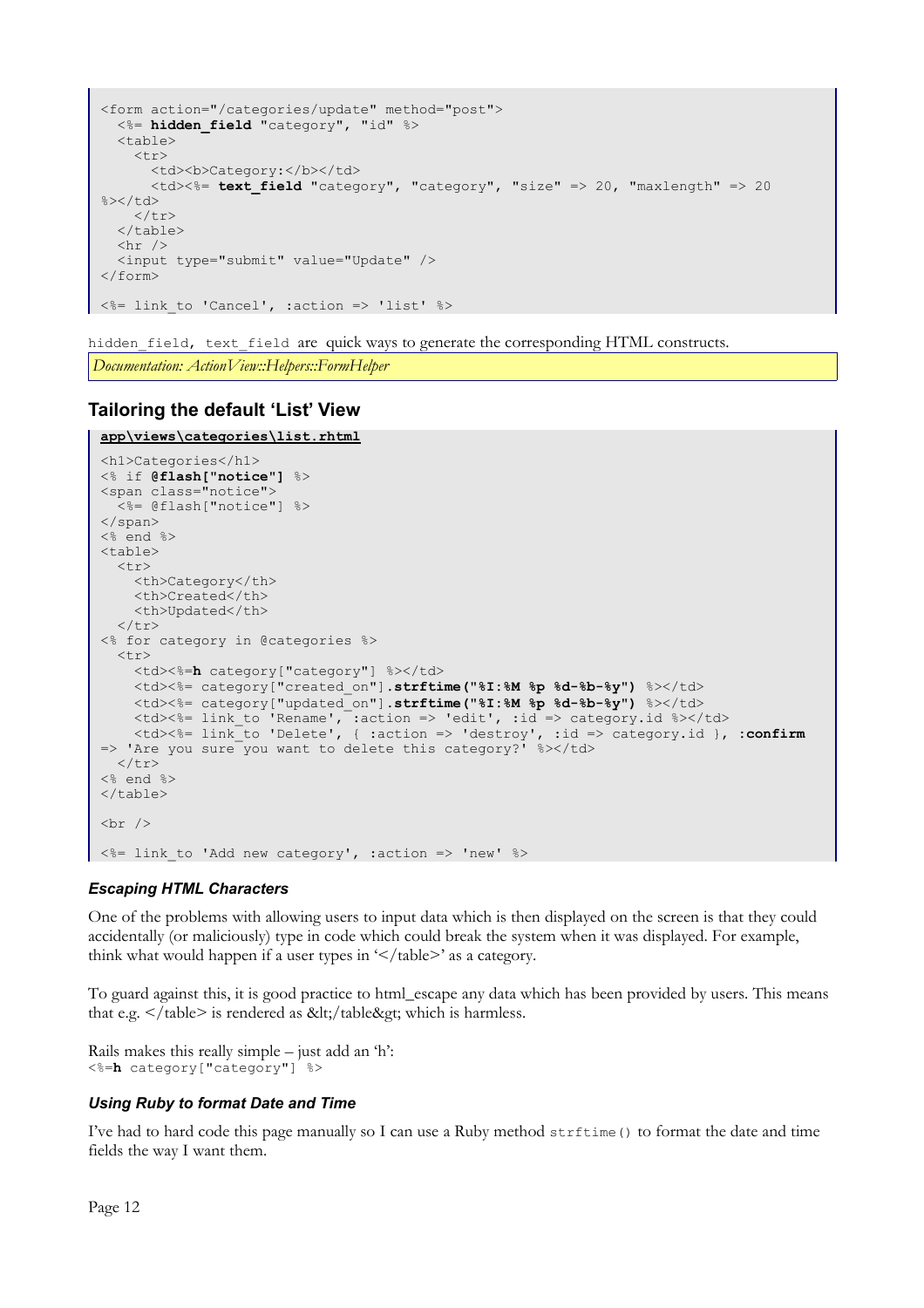*Ruby Documentation: class Time*

#### *Creating a Javascript confirmation Dialogue*

Note also the use of a Javascript pop-up box in link\_to to :confirm the delete before processing:



*Documentation: ActionView::Helpers::UrlHelper*

That takes us to the end of Day 2. We have a working system for maintaining our Categories table, and have started to take control of the scaffold code which Rails has generated.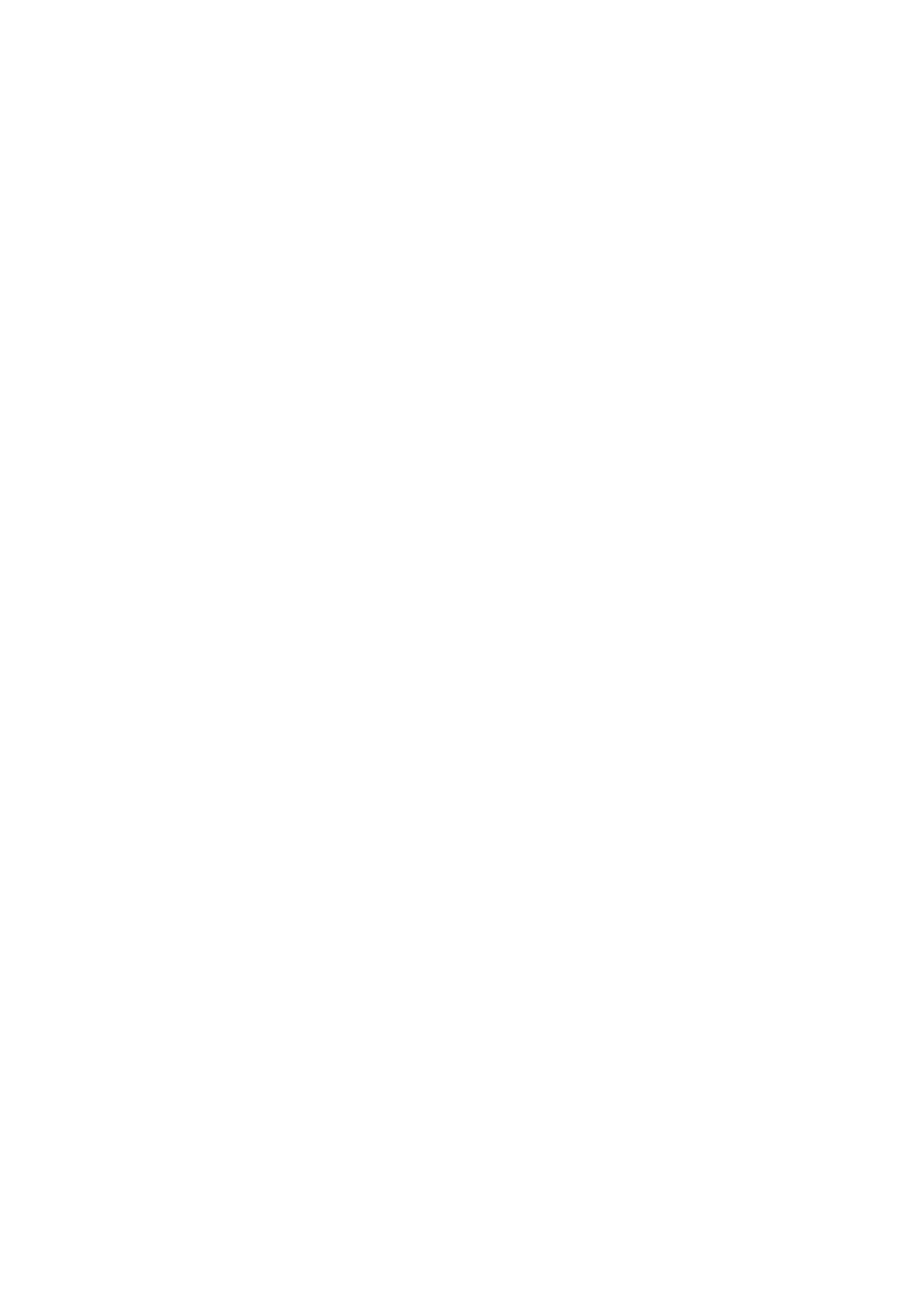# **Day 3 on Rails**

Now it's time to start on the heart of the application. The Items table contains the list of 'todos'. Every Item may belong to one of the Categories we created on Day 2. An Item optionally may have one Note, held in a separate table, which we will look at tomorrow. Each table has a primary key 'id', which is also used to record links between the tables.



Let's generate some more scaffold code. We'll do this for both the Items table and the Notes table. We aren't ready to work on Notes as yet, but having the scaffold in place means we can refer to Notes in today's coding without generating lots of errors. Just like building a house – scaffolding allows you to build one wall at a time without everything crashing around your ears.

```
W:\ToDo>ruby script/generate scaffold Item
W:\ToDo>ruby script/generate scaffold Note
Note: this will empty any previous item or note files without warning
```
# **The 'Items' Table**

## **MySQL table defintion**

The fields in the Items table are as follows:

- done 1 means the ToDo item has been completed<sup>[4](#page-18-0)</sup>
- priority  $-1$  (high priority) to 5 (low priority)
- description free text stating what is to be done
- due\_date stating when it is to be done by
- category\_id a link to the Category this item comes under ('id' in the Categories table)
- note  $id a$  link to an optional Note explaining this item ( $id'$  in the Notes table)
- private 1 means the ToDo items is classed as 'Private'

#### **Items table**

```
CREATE TABLE items (
 id smallint(5) unsigned NOT NULL auto increment,
  done tinyint(1) unsigned NOT NULL default '0',
 priority tinyint(1) unsigned NOT NULL default '3',
  description varchar(40) NOT NULL default '',
 due date date default NULL,
  category_id smallint(5) unsigned NOT NULL default '0',
 note id smallint(5) unsigned default NULL,
  private tinyint(3) unsigned NOT NULL default '0',
  created_on timestamp(14) NOT NULL,
 updated_on timestamp(14) NOT NULL,
 PRIMARY KEY (id)
 ) TYPE=MyISAM COMMENT='List of items to be done';
```
## **The Model**

#### **app\models\item.rb**

class Item < ActiveRecord::Base

<span id="page-18-0"></span><sup>4</sup> MySQL doesn't have a 'boolean' type, so we have to use 0/1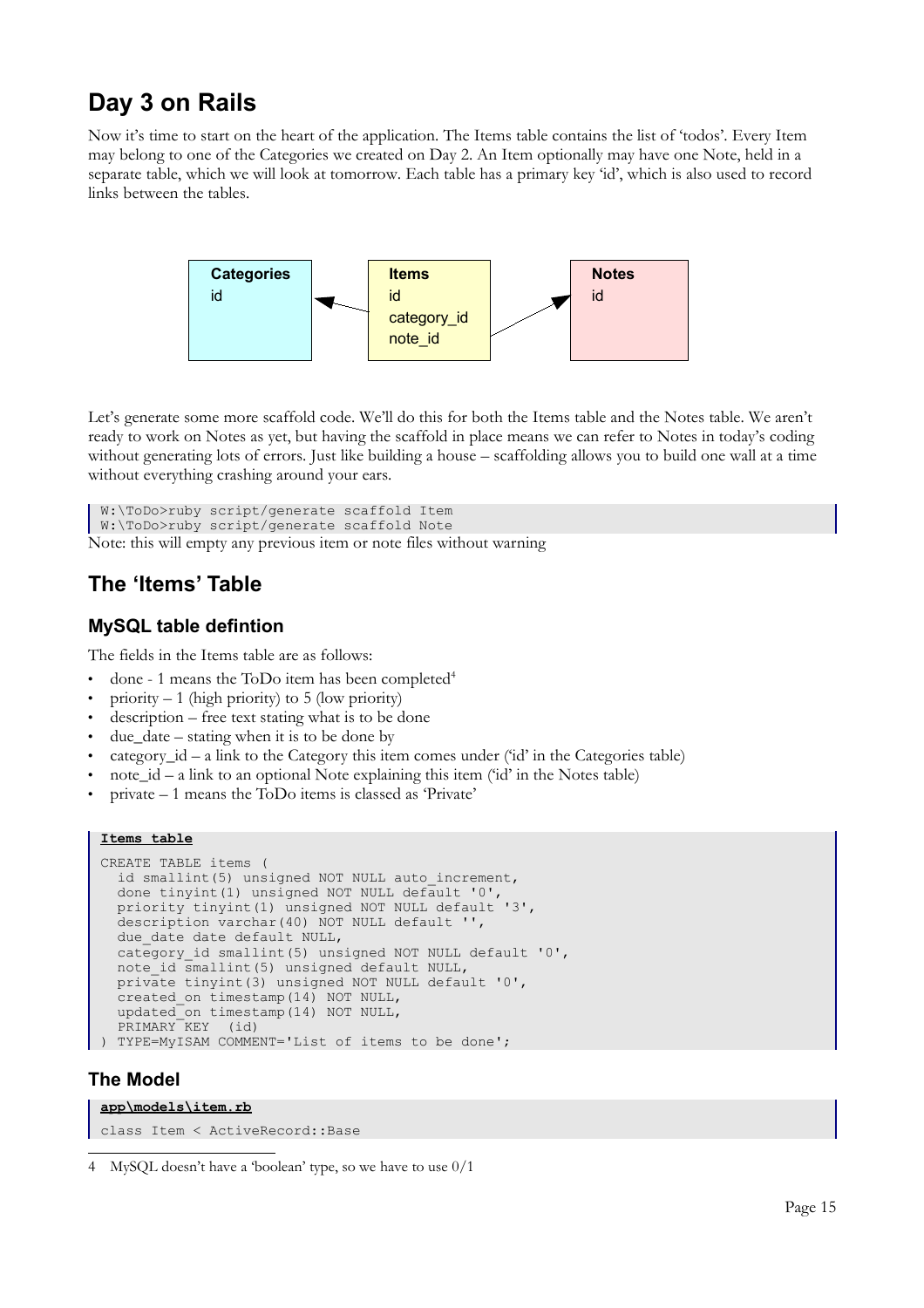```
 belongs_to :category
   validates_associated :category
   validates_format_of :done_before_type_cast, :with => /[01]/, :message=>"must be 0 or
1"
  validates inclusion of :priority, :in=>1..5, :message=>"must be between 1 (high) and
5 (low)"
  validates_presence_of :description
 validates length of :description, :maximum=>40
 validates format of :private before type cast, :with => /[01]/, :message=>"must be 0
or 1"
end
```
#### *Validating Links between Tables*

the use of belongs to and validates associated links the Items table with the item id field in the Category table.

*Documentation: ActiveRecord::Associations::ClassMethods*

#### *Validating User Input*

- validates presence of protects 'NOT NULL fields against missing user input
- validates format of uses regular expressions to check the format of user input
- when a user types input for a numeric field, Rails will always convert it to a number if all else fails, a zero. If you want to check that the user has actually typed in a number, then you need to validate the input \_before\_type\_cast, which lets you access the 'raw' input<sup>[5](#page-19-0)</sup>.
- validates inclusion of checks user input against a range of permitted values
- validates\_length\_of prevents the user entering data which would be truncated when stored<sup>[6](#page-19-1)</sup>.

*Documentation: ActiveRecord::Base*

# **More on Views**

#### **Sharing Variables between the Templates and the Layout**

By now, it is becoming obvious that all my templates will have the same first few lines of code, so it makes sense to move this common code into the layout. Delete all the app\views\layouts\\*.rhtml files, and replace with a common application.rhtml.

```
app\views\layouts\application.rhtml
```

```
<h+ml><head>
  <title><%=h @heading %></title>
   <link href="/stylesheets/ToDo.css" rel="stylesheet" type="text/css" />
</head>
<body>
<h1><%=h @heading %></h1>
<% if @flash["notice"] %>
<span class="notice">
   <%= @flash["notice"] %>
</span>
<% end %>
<%= @content_for_layout %>
</body>
</html>
```
I've renamed the public/stylesheets/acaffold.css to ToDo.css for tidiness, and also generally played with colours, table borders, to give a prettier layout. However, returning to Rails, note how the heading variable is shared between the two files, which means that you can have content in the layout dynamically defined by a template:

<span id="page-19-0"></span><sup>5</sup> What might seem a more obvious alternative: validates inclusion of :done before type cast, :in=>"0".."1", :message=>"must be between 0 and 1" – fails if the input field is left blank

<span id="page-19-1"></span><sup>6</sup> You could however combine the two rules for the Description field into one: validates\_length\_of : description, : within  $\Rightarrow$  1..20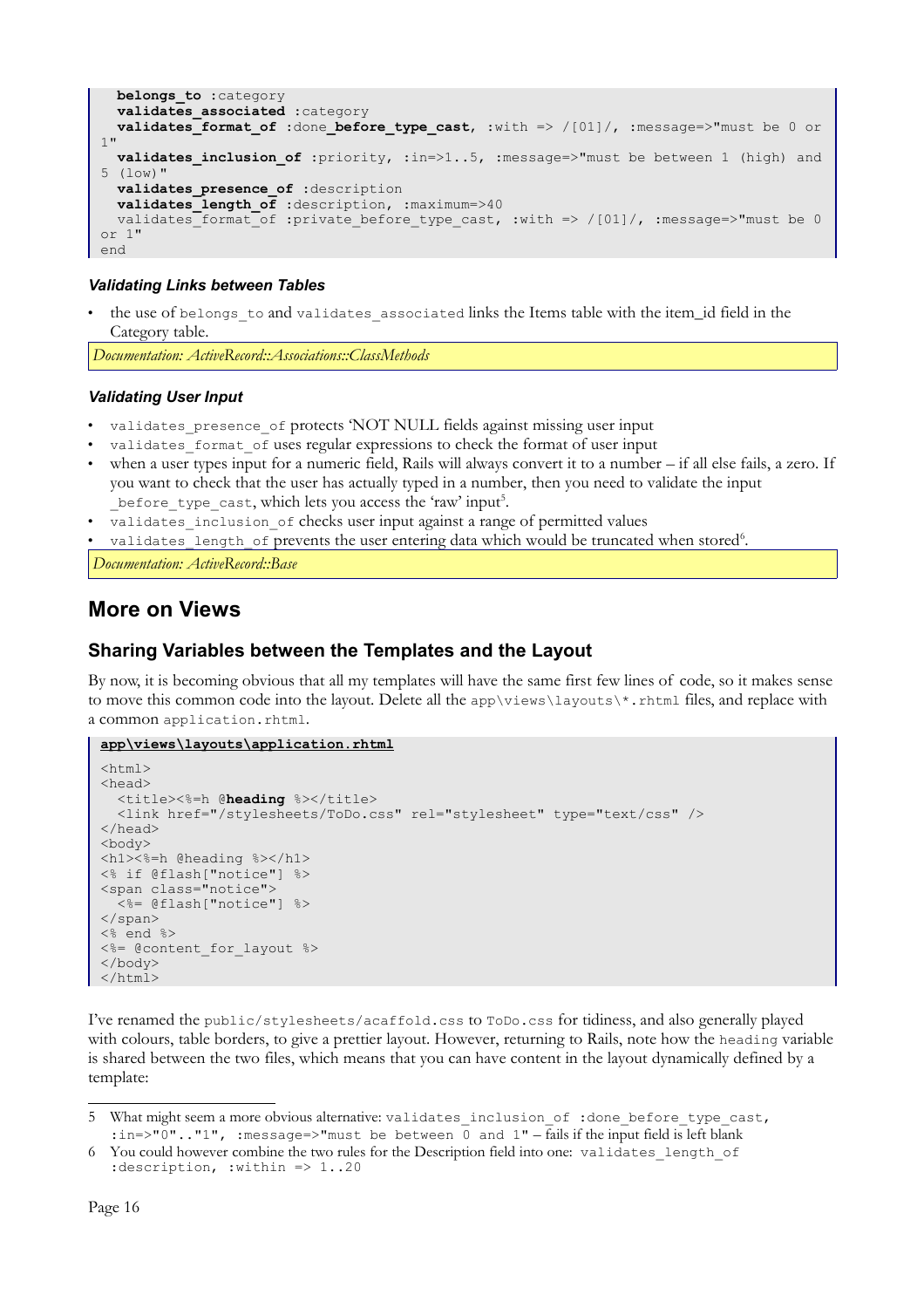```
app\views\items\edit.rhtml (excerpt)
```

```
<% @heading = "Edit To Do" %>
<%= error_messages_for 'item' %>
\leq form \overline{\cdot} item', :action => 'update' %>
```
# **The ToDo List screen**

What I'm trying to do is a look based on a PalmPilot or similar PDA desktop. The end product is shown in Illustration [4 Main 'To Do' screen](#page-20-0)<sup>[7](#page-20-1)</sup>.

Some points:

- clicking on the 'tick'  $(\nearrow)$  column heading will purge all the completed items (those marked with a tick)
- the display can be sorted by clicking on the 'Pri', 'Description', 'Due Date', and 'Category' column headings
- the 0/1 values for 'Done' are converted into a little 'tick' icon
- items past their due date are coloured red
- the presence of an associated note is shown by 'note' icon
- the 0/1 values for 'Private' are converted into a padlock symbol
- individual items can be edited or deleted by clicking on the icons on the right of the screen
- the display has a nice 'stripey' effect
- new items can be added by clicking on the 'New...' button at the bottom of the screen.

# **To Do List**

|   |              | Description                               | Due Date          | Category                     | Б |   |     |
|---|--------------|-------------------------------------------|-------------------|------------------------------|---|---|-----|
| ✓ |              | Buy roses & chocolate Sort by Description |                   | 14/02/05 Home & Family       | Б | 自 | ₫π  |
|   | 3            | Start next section of documentation       |                   | 17/02/05 Rails documentation |   |   | ₫π  |
|   | 5            | Add new category button                   | 19/02/05 Unfiled  |                              |   |   | ø t |
|   | 5            | Allow 1-click updating                    |                   | 19/02/05 Rails documentation |   |   | ₫ π |
|   | 1            | Monthly report for newspaper              |                   | 20/02/05 Community Council   | F |   | øt  |
|   | 1            | Post minutes on website                   |                   | 21/02/05 Community Council   |   |   | ₫π  |
|   | 5            | Get quotes for painting house             |                   | 21/02/05 Home & Family       |   |   | ø t |
|   | 3            | Book Holiday                              |                   | 28/02/05 Home & Family       |   |   | ₫π  |
|   | $\mathbf{1}$ | Organise team meeting                     | 01/03/05 Business |                              |   |   | ₫π  |
|   | з            | Buy new Lottery Ticket                    | 12/03/05 Business |                              |   |   | ₫π  |
|   | 5            | Prepare agenda for AGM                    |                   | 31/03/05 Community Council   |   |   | ₫ π |

<span id="page-20-0"></span>New To Do... Categories

Illustration 4 Main 'To Do' screen

The template used to achieve this is built up as follows:

#### **app\views\items\list.rhtml**

```
<% @heading = "To Do List" %>
<form action="/items/new" method="post">
<table>
  \langle \text{tr} \rangle <th><%= link_to_image "done", {:controller => 'items', :action =>
"purge_completed"}, :confirm => "Are you sure you want to permanently delete all
completed To Dos?" %></th>
    <th><%= link to image "priority", {:controller => 'items', :action =>
```
<span id="page-20-1"></span><sup>7</sup> It's amazing what a few lines in a stylesheet can do to change the appearance of a screen, plus of course a collection of icons...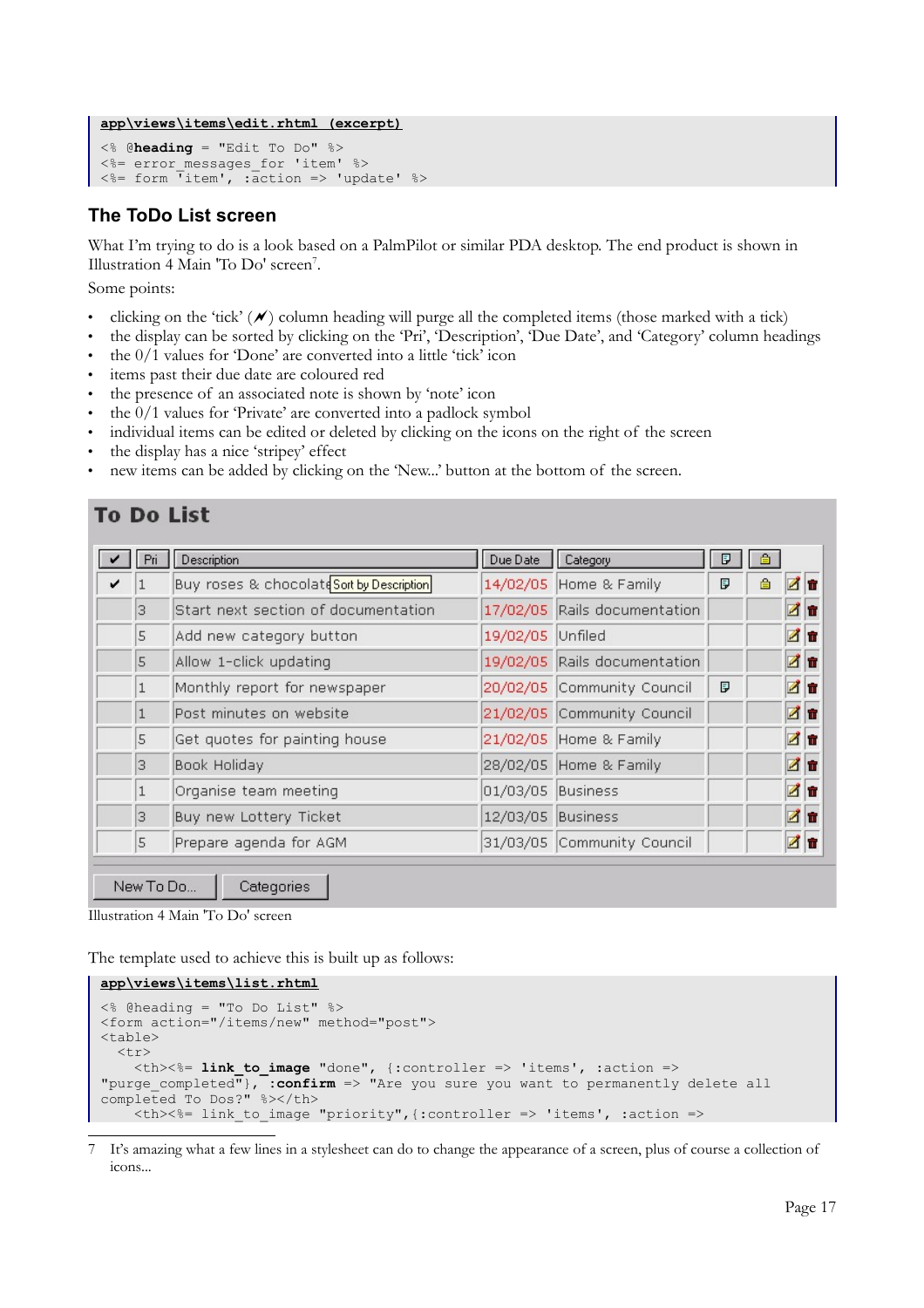```
"list by priority"}, "alt" => "Sort by Priority" %></th>
    \tanh^{-1} \leq link to image "description", {:controller => 'items', :action =>
"list by_description"}, "alt" => "Sort by Description" %></th>
 <th><%= link_to_image "due_date", {:controller => 'items', :action => "list"},
"alt" => "Sort by Due Date" %></th>
    \langleth>\langle%= link to image "category", {:controller => 'items', :action =>
"list by category"}, "alt" => "Sort by Category" %></th>
    <th><%= show image "note" %></th>
    <th><%= show_image "private" %></th>
    \langle \text{th}\rangle & nbsp; \langle \text{th}\rangle<th>&nbsp;</th>
  \langle/tr>
<%= render_collection_of_partials "list_stripes", @items %>
\langle/table>
  \langlehr />
   <input type="submit" value="New To Do..." />
   <input type="button" value="Categories" onClick="parent.location='<%= url_for(
:controller => 'categories', :action => 'list' ) %>'">
</form>
```
#### *Purging completed 'ToDos' by clicking on an icon*

Clickable images are created by link to image, which by default expects to find an image in pub/images with a .png suffix; clicking on the image will run the specified method<sup>[8](#page-21-0)</sup>.

Adding in the :confirm parameter generates a javascript pop-up dialogue box as before.

*Documentation: ActionView::Helpers::UrlHelper*

Clicking 'OK' will invokes the purge\_completed method. This new purge\_completed method needs to be defined in the controller:

```
app\controllers\items_controller.rb (excerpt)
```

```
 def purge_completed
 Item.destroy all "done = 1"
   redirect_to :action => 'list'
 end
```
Item.destroy\_all deletes all the records in the Items table where the value of the field done is 1, and then reruns the list action.

*Documentation: ActiveRecord::Base*

#### *Changing the Sort Order by clicking on the Column Headings*

Clicking on the Pri icon invokes a list by priority method. This new list by priority method needs to be defined in the controller:

```
app\controllers\items_controller.rb (excerpt)
   def list
    @items = Item.find all (nil, 'due date, priority')
   end
   def list_by_priority
     @items = Item.find_all (nil,'priority,due_date')
    render action 'list'
   end
```
We've specified a sort order for the default list method, and created a new list\_by\_priority method<sup>[9](#page-21-1)</sup>. Note: the first parameter in find\_all is for specifying conditions (the 'WHERE' clause in SQL) – we want all the records returned here, so this parameter is 'nil'.

<span id="page-21-0"></span><sup>8</sup> Note how I've explicitly specified the controller here: link\_to\_image "done", {:controller => 'items', :action => "purge\_completed"},.... The simpler form: link\_to\_image "done", "purge\_completed",... would also work for now ... I'll return to why I've done this on *[Links on the Home Page](#page-34-0)* on page [31\)](#page-34-0)

<span id="page-21-1"></span><sup>9</sup> list by description and list by category are similar and are left as an easy exercise for the reader.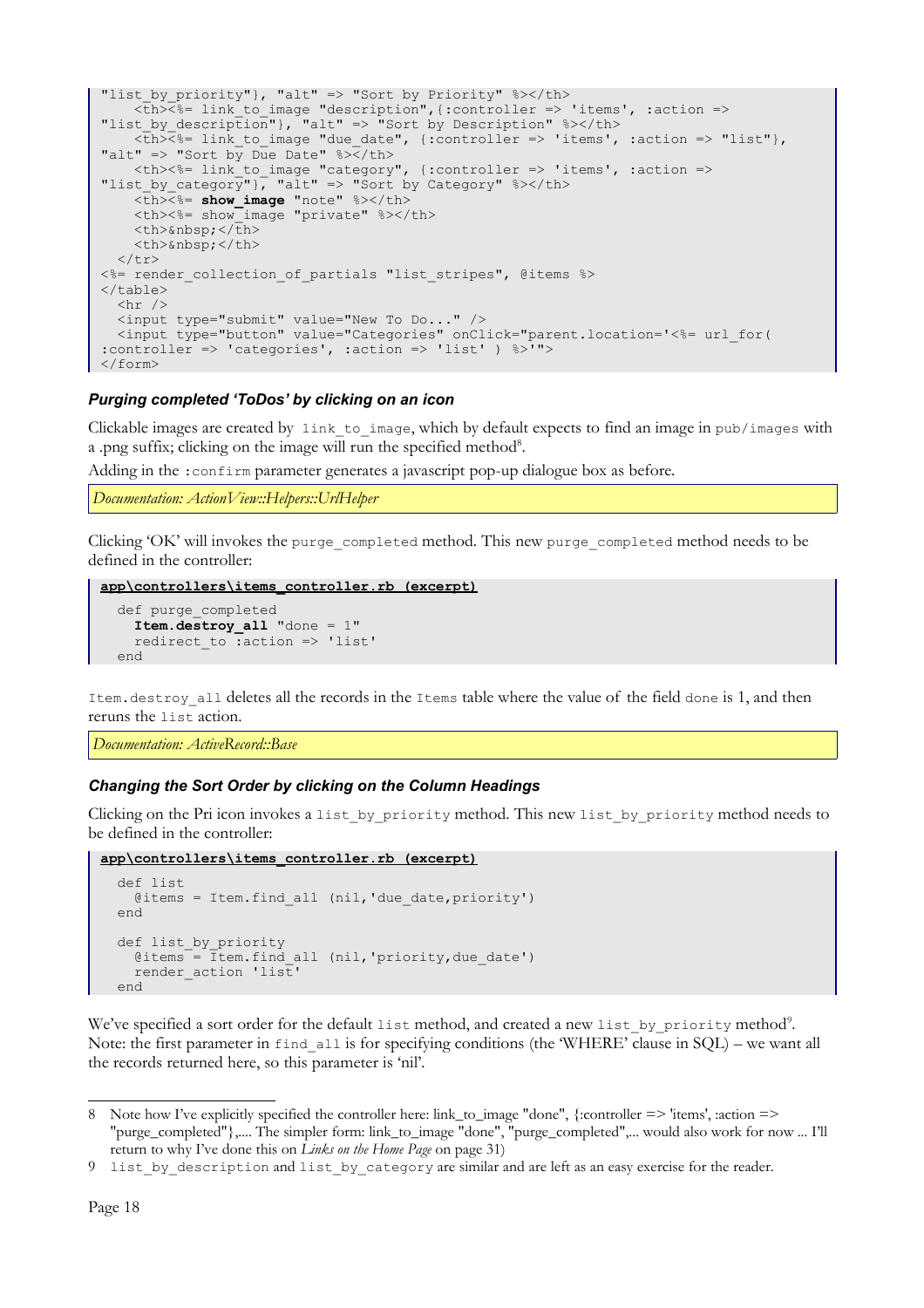*Documentation: ActiveRecord::Base*

Note also that we need to explicitly render action 'list', as by default Rails would try to render a template called list by priority (which doesn't exist :-)

#### *Adding a Helper*

The headings for the Note and Private columns are images, but are not clickable. I decided to write a little method show image (name) to just show the image:

#### **app\helpers\items\_helper.rb**

```
module ItemsHelper
    def self.append features(controller)
       controller.ancestors.include?(ActionController::Base) ?
         controller.add_template_helper(self) : super
     end
     def show_image(src)
       img options = { "src" => src.include?("/") ? src : "/images/#{src}" }
       img - options['src"] = img options['src"] + " .png" unlessimg_options["src"].include?(".")
        img_options["border"] = "0"
       tag \vec{y} img", img options)
     end
end
```
Once this helper has been linked in by the controller:

```
app\controllers\items_controller.rb (excerpt)
```

```
class ItemsController < ApplicationController
  helper :Items
   def index
     list
     render_action 'list'
   end
```
it is available for the template.

*Documentation: ActionView::Helpers*

#### *Using Javascript Navigation Buttons*

onClick is a standard Javascipt technique for handling button actions such as navigating to a new web page. However, Rails goes to great lengths to rewrite pretty URLS, so we need to ask Rails for the correct URL to use. Given a module and an action url for will return the URL...

*Documentation: ActionController::Base*

#### *Partials – sub-templates*

I wanted to create a nice stripey effect for the list of items. *Partials* enable a section of formatting to be delegated to a sub-template. They can either be invoked by the render partial method:

```
<% for item in @items %>
  <%= render_partial "list_stripes", item %>
<% end %>
```

```
or by the more economical render collection of partials:
render_collection_of_partials "list_stripes", @items
```
Either code (another Rails naming convention here) will invoke a sub-template list stripes.rhtml and pass to it the variable item.

*Documentation: ActionView::Partials*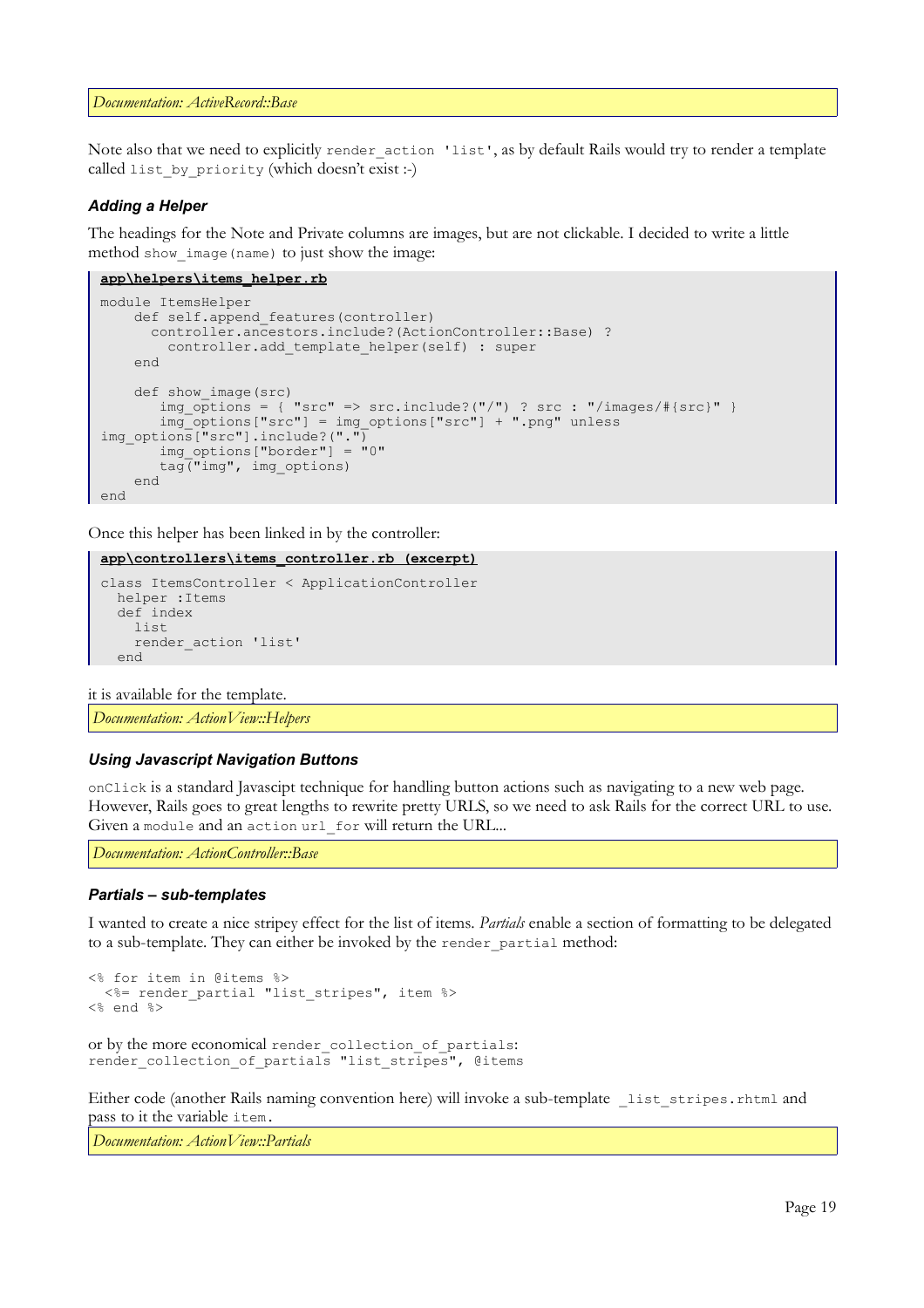Rails also passes a sequential number list stripes counter to the sub-template. This is the key to formatting alternate rows in the table with either a light grey background or a dark grey background. One way is simply to test whether the counter is odd or even: if odd, use light gray; if even, use dark gray..

A sub-template looks very similar to a template:

```
app\views\items\_list_stripes.rhtml
<tr class="<%= list_stripes_counter.modulo(2).nonzero? ? "dk_gray" : "lt_gray" %>">
    <td><%= list stripes["done"] == 1 ? show image("done ico.gif") : " &nbsp;" %></td>
    <td><%= list_stripes["priority"] %></td>
     <td><%=h list_stripes["description"] %></td>
<% if list stripes["due date"].nil? %>
   <td> </td>
<% else %>
 <%= list_stripes["due_date"] < Date.today ? '<td class="past_due">' : "<td>" %><%=
list_stripes["due_date"].strftime("%d/%m/%y") %></td>
<% end %>
     <td><%=h list_stripes.category ? list_stripes.category["category"] : "Unfiled"
%></td>
    <td><%= list stripes["note id"].nil? ? " &nbsp;" : show image("note ico.gif")
%></td>
    <td><%= list stripes["private"] == 1 ? show image("private ico.gif") : " &nbsp;"
%></td>
    <br><t><td><t><td><td><td></td></td> and <br><t><td><td><td></td></td> .list stripes.id \overline{\}) \overline{\}></td>
    \overline{<}td><%= link to image("delete", { :controller => 'items', :action => "destroy",
:id => list_stripes.id }, :confirm => "Are you sure you want to delete this item?")
8 > < /t d\langle/tr>
```
A little bit of Ruby is used to test if the counter is odd or even and render either class="dk\_gray" or class="lt\_gray":

list stripes counter.modulo(2).nonzero? ? "dk gray" : "lt gray" the code as far as the first question mark asks: *is the remainder when you divide list\_stripes\_counter by 2 nonzero?*

*Ruby Documentation: class Numeric*

The remainder of the line is actually a cryptic *if then else* expression which sacrifices readability for brevity: *if the expression before the question mark is true, return the value before the colon; else return the value after the colon.*

*Ruby Documentation: Expressions*

The two tags dk\_gray and 1t\_gray are then defined in the stylesheet:

**public\stylesheets\ToDo.css (excerpt)**

```
.1t gray { background-color: #e7e7e7; }
.dk gray { background-color: #d6d7d6; }
```
Note: the same *if then else* construct is used to display the 'tick' icon if list\_stripes["done"]equals 1, otherwise display an HTML blank space character:

list\_stripes["done"] == 1 ? show\_image("done\_ico") : " "

#### *Formatting based on Data Values*

It's also easy to highlight specific data items – for example, dates in the past. list stripes["due date"] < Date.today ? '<td class="past due">' : '<td>' Again, this needs a matching stylesheet entry.

#### *Handling missing Values in a Lookup*

We want the system to be able to cope with the situation where the user deletes a Category which is in use by ToDo items. In this case, the Category should be displayed as 'Unfiled': list stripes.category ? list stripes.category["category"] : 'Unfiled'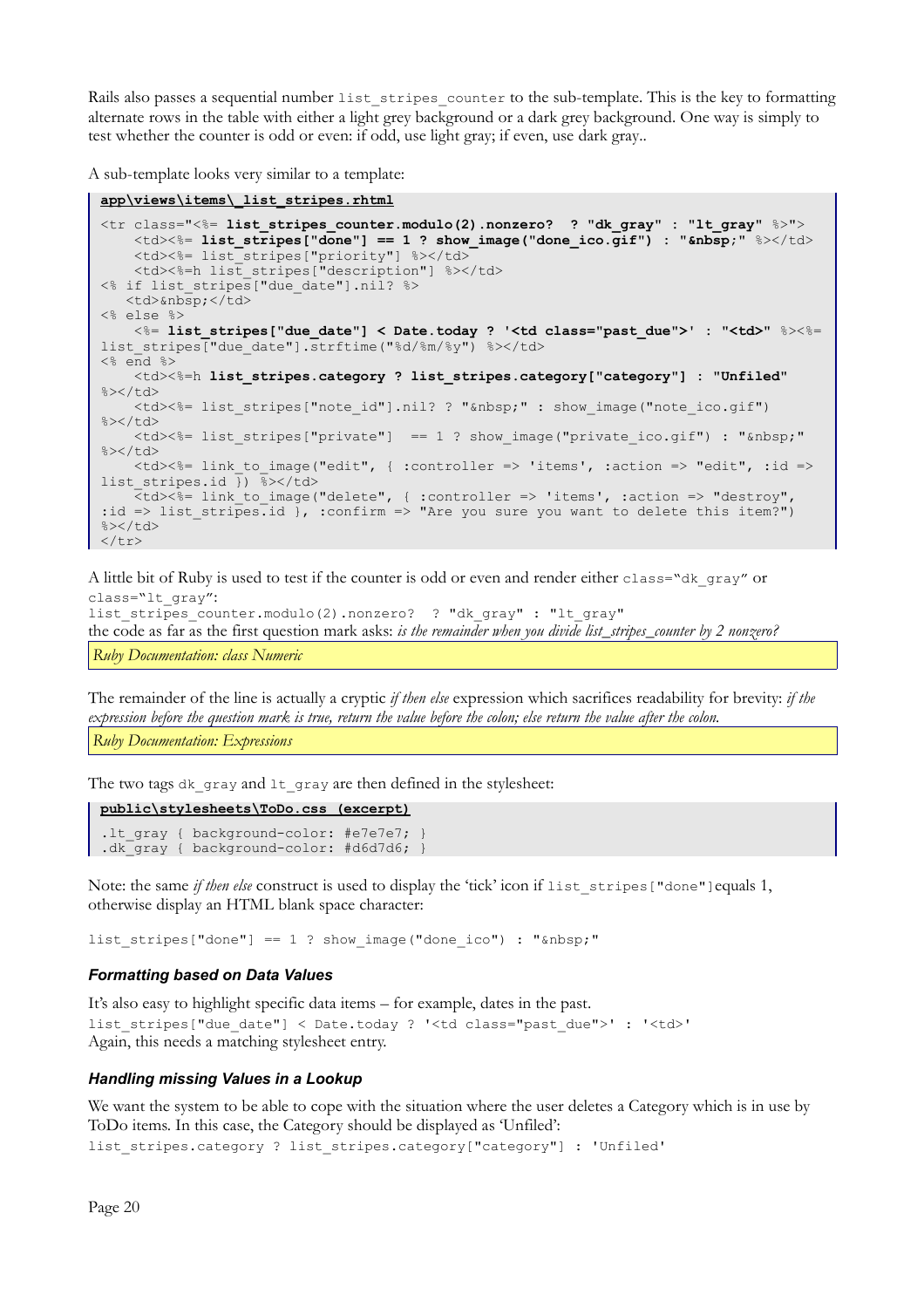## **The New ToDo Screen**

Turning next to what happens when the 'New To Do...' button is pressed. Again, there are few new tricks lurking in the code.

| Description: |                                            |  |
|--------------|--------------------------------------------|--|
| Date due:    | $2005$ $\boxed{2}$ $\boxed{2}$ $\boxed{2}$ |  |
| Category:    | Home and Family                            |  |
| Priority:    | $3 -$                                      |  |
| Private?     | г                                          |  |
| Complete?    | г                                          |  |

Illustration 5 New 'To Do' screen

#### **app\views\items\new.rhtml**

```
\langle\ @heading = "New To Do" \>
<%= error_messages_for 'item' %>
<form action="/items/create" method="post">
   <table>
    <tr>
       <td><br />b>Description: </b></td>
       <br><t><del>dd</del>>><sup>8</sup>=</math> text field "item", "description", "size" <math display="inline">=</math> 40, "maxlength" <math display="inline">=</math> 40%></td>
    \langle/tr>
     <tr>
       <td><bb>Date due: </b></td>
        <td><%= date_select "item", "due_date", :use_month_numbers => true %></td>
    \langletr>
    <tr>
       <td><br />
Category: </b></td>
<td><select id="item_category_id" name="item[category_id]">
 <%= options_from_collection_for_select @categories, "id", "category",
@item.category_id %>
           \langle/select>
       \langle t \rangle\langle/tr>
    <tr>
       <td><br />b>Priority: </b></td>
        <% @item.priority = 3 %>
      <td><%= select "item", "priority", [1,2,3,4,5] %></td>
    \langle/tr>
    \langle \text{tr} \rangle<td><br />b>Private? </b></td>
       <td><%= check box "item", "private" %></td>
    \langle/tr>
    \langle \text{tr} \rangle<td><br />b>Complete? </b></td>
       <td><%= check box "item", "done" %></td>
    \langle/tr>
   </table>
  \langlehr />
   <input type="submit" value="Save" />
 <input type="button" value="Cancel" onClick="parent.location='<%= url_for( :action
=> 'list' ) %>'">
```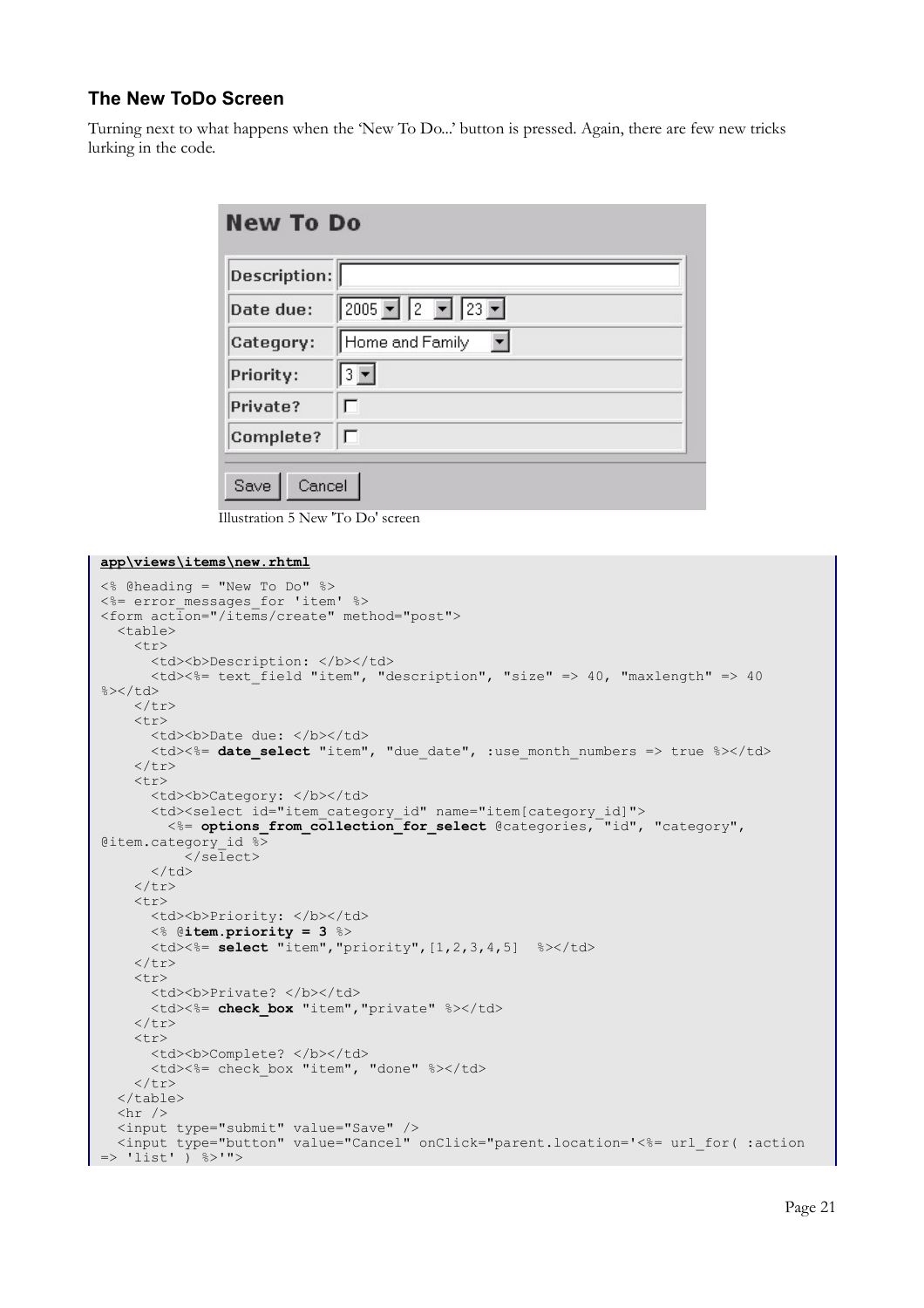#### *Creating a Drop-down List for a Date Field*

date\_select generates a rudimentary drop-down menu for date input:

```
date select "item", "due date", :use month numbers => true
```

```
Documentation: ActionView::Helpers::DateHelper
```
Unfortunately it quite happily accepts dates like 31<sup>st</sup> February. Rails then dies when it tries to save this 'date' to the database. One workround is to trap this failed save using rescue, a Ruby exception handling method

**app\controllers\items\_controller.rb (excerpt)** 

```
 def create
       begin
        @item = Item.new(@params['item'])
        if @item.save
          flash['notice'] = 'Item was successfully created.'
         redirect to :action => 'list by priority'
        else
          @categories = Category.find_all
          render_action 'new'
        end
       rescue
          flash['notice'] = 'Item could not be saved.'
          redirect_to :action => 'new'
       end
    end
Ruby Documentation: Exceptions, Catch, and Throw
```
#### *Creating a Drop-down List from a Lookup Table*

This is another example of Rails solving an everyday coding problem in an extremely economical way. In this example:

```
options_from_collection_for_select @categories, "id", "category", @item.category_id
```
options\_from\_collection\_for\_select reads all the records in categories and renders them as <option value="*[value of id]">*[value of category]</option>. The record that matches @item\_category\_id will be tagged as 'selected'. As is this wasn't enough, the code even html\_escapes the data for you. Neat.

*Documentation: ActionView::Helpers::FormOptionsHelper*

#### *Creating a Drop-down List from a List of Constants*

This is a simpler version of the previous scenario. Hard-coding lists of values into selection boxes isn't always a good idea – it's easier to change data in tables than edit values in code. However, there are cases where it's a perfectly valid approach, so in Rails you do:

select "item", "priority", [1,2,3,4,5]

Note also how to set a default value in the previous line of code.

*Documentation: ActionView::Helpers::FormOptionsHelper*

#### *Creating a Checkbox*

Another regular requirement; another helper in Rails:

check\_box "item","private"

*Documentation: ActionView::Helpers::FormHelper*

# **Controller**

Data driven drop down boxes have to get their data from somewhere – which has to be the controller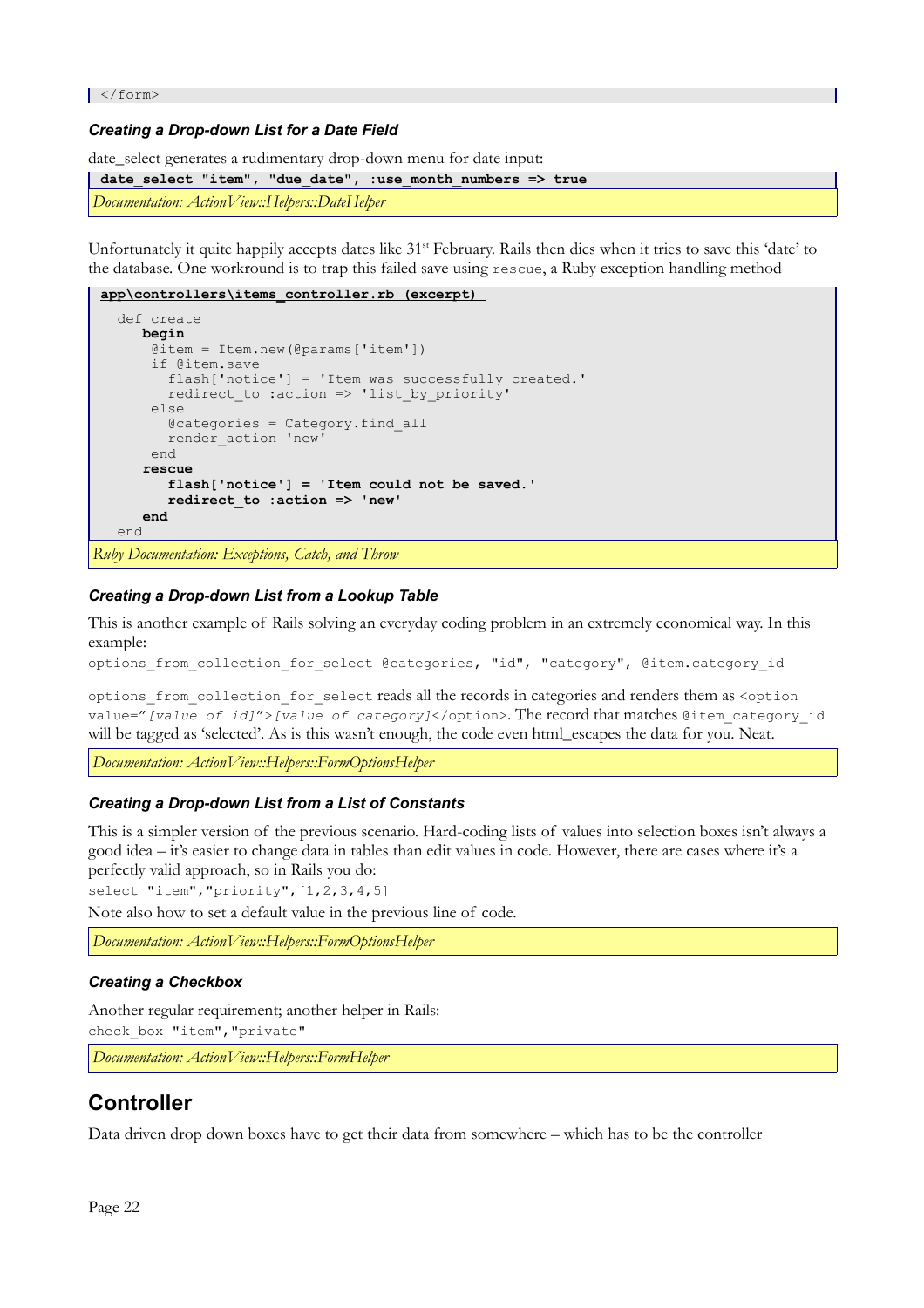```
app\controllers\items_controller.rb (excerpt)
```

```
 def new
   @categories = Category.find_all
   @item = Item.new
 end
```
# **Finishing Touches**

## **Tailoring the Stylesheet**

At this point, the ToDo List screen should work, and so should the New ToDo button. To produce the screens shown here, I also made the following changes to the stylesheet:

```
public\stylesheets\ToDo.css
body { background-color: #c6c3c6; color: #333; }
h1 {
   font-family: verdana, arial, helvetica, sans-serif;
   font-size: 14pt;
   font-weight: bold;
}
table {
  background-color:#e7e7e7;
  border: outset 1px; 
               border-collapse: separate;
               border-spacing: 1px;
}
td { border: inset 1px; }
.notice {
  color: red;
  background-color: white;
}
.lt_gray { background-color: #e7e7e7; }
.dk_gray { background-color: #d6d7d6; }
.hightlight_gray { background-color: #4a9284; }
.past_due { color: red }
```
# **The Edit ToDo Screen**

The rest of Day 3 is taken up building the Edit ToDo screen, which is very similar to the New ToDo. I used to get really annoyed with college text books which stated: *this is left as an easy exercise for the reader,* so now it's great to be able to do the same to you<sup>[10](#page-26-0)</sup>.

Which takes us to the end of Day 3 – and the application now looks nothing like a Rails scaffold, but under the surface, we're still using a whole range of Rails tools to make development easy.

<span id="page-26-0"></span><sup>10</sup> But unlike my college text book authors, I do reveal the answers on Day 4 :-) - see *[app\views\items\edit.rhtml](#page-29-0)* on page [26](#page-29-0)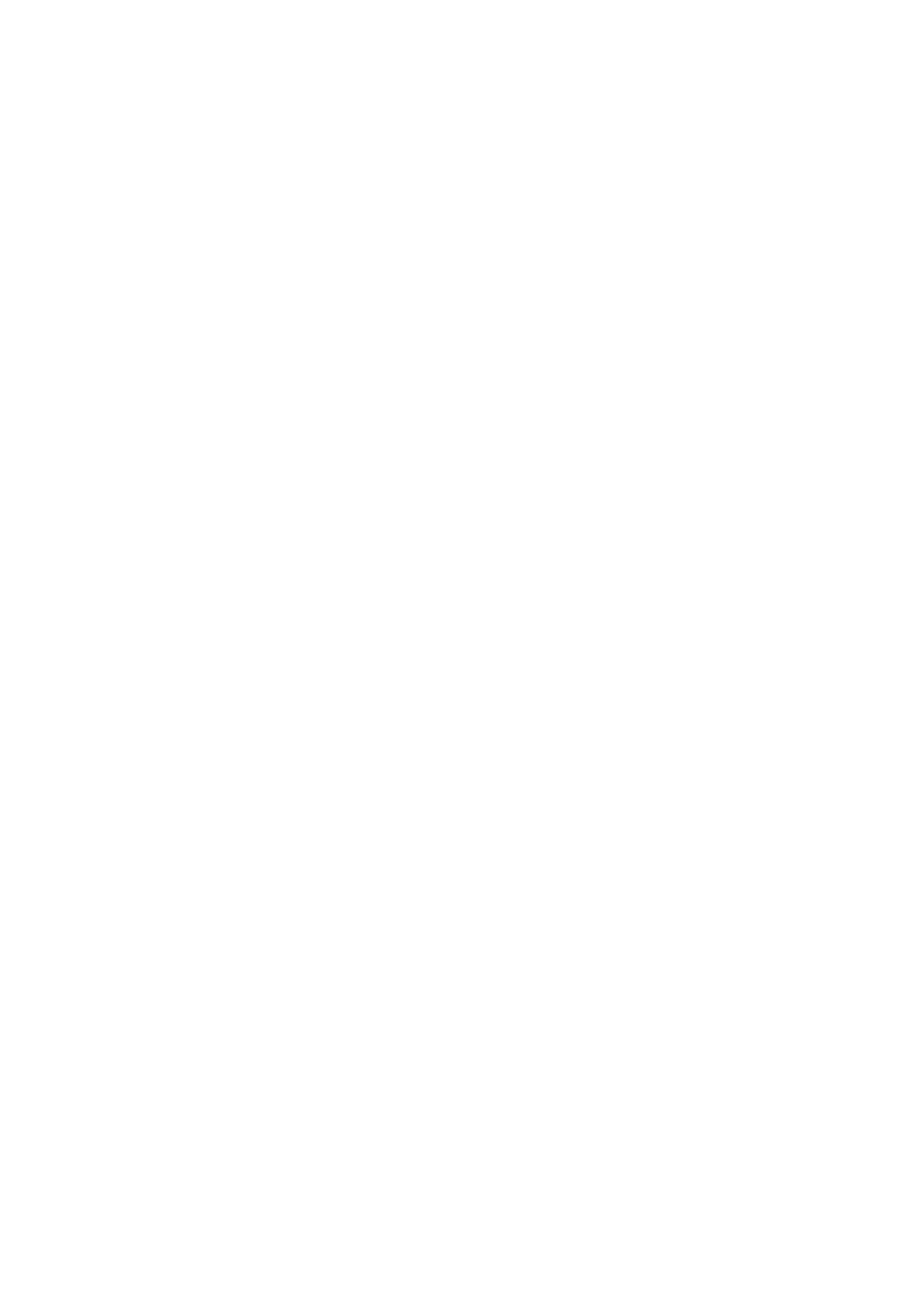# **Day 4 on Rails**

# **The 'Notes' table**

# **The Model**

This table contains a single free text field to hold further information for a particular ToDo Item. This data could of course have been held in a field on the Items table; however, if you do it this way you'll learn a lot more about Rails :-)

```
Notes table
```

```
CREATE TABLE notes (
  id smallint(6) NOT NULL auto increment,
 more notes text NOT NULL,
  created on timestamp(14) NOT NULL,
   updated_on timestamp(14) NOT NULL,
   PRIMARY KEY (id)
 ) TYPE=MyISAM COMMENT='Additional optional information for to-dos';
```
The model contains nothing new.

**app\models\note.rb** class Note < ActiveRecord::Base validates\_presence\_of :more\_notes end

but we need to remember to add this link into the Items model:

**app\models\item.rb (excerpt)**

```
class Item < ActiveRecord::Base
  belongs_to :note
```
#### *Using a Model to maintain Referential Integrity*

The code we are about to develop will allow a user to add one Note to any Item. But what happens when a user deletes an Item which has an associated Note? clearly, we need to find a way of deleting the Note record too, otherwise we get left with 'orphaned' Notes records.

In the Model / View / Controller way of doing things, this code belongs in the Model. Why? well, we can delete Item records by clicking on the Dustbin icon on the ToDo' screen, but we can also delete them by clicking on Purge completed items. By putting the code into the Model, it will be run regardless of where the delete action comes from.

```
app\models\item.rb (excerpt)
  def before destroy
   unless note id.nil?
     Note.find(note id).destroy
     end
   end
```
This reads: before you delete an Item record, find the record in Notes whose id equals the value of Note\_id in the Item record you are about to delete, and delete it first. Unless there isn't one :-)<sup>[11](#page-28-0)</sup>

*Documentation: ActiveRecord::Callbacks*

# **The Views**

#### *Transferring the User between Controllers*

<span id="page-28-0"></span>Although the Notes scaffold code gives the full CRUD facilities, we don't want the user to invoke any of this directly. Instead, Notes can be created by clicking on the Notes button on the Edit ToDo screen: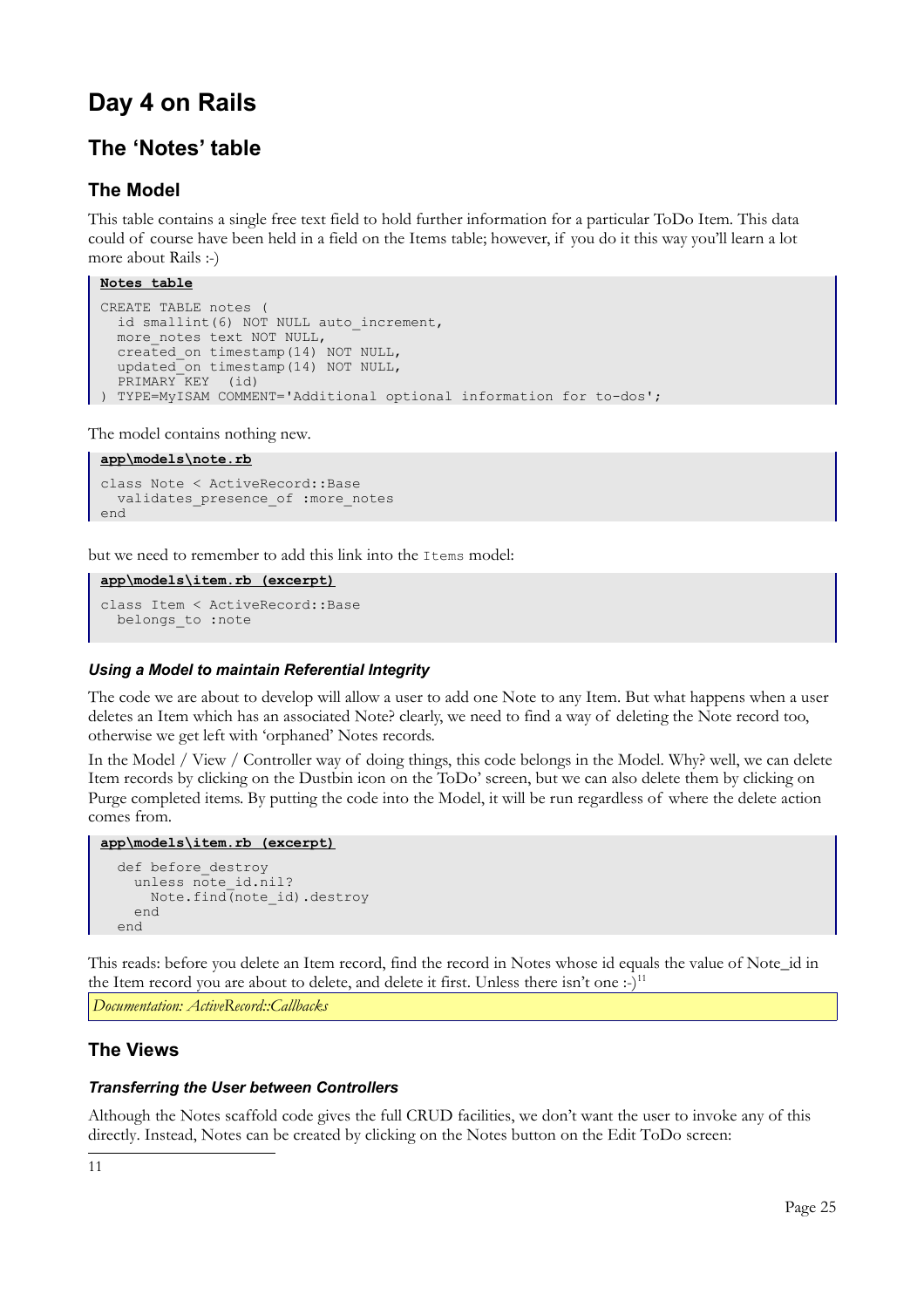|           | Description: Add new category button          |   |
|-----------|-----------------------------------------------|---|
| Date due: | $\boxed{2005 \times 2 \times 19 \times 1000}$ |   |
| Category: | ToDo Application                              | 祹 |
| Priority: | $5 -$                                         |   |
| Private?  | г                                             |   |
| Complete? | п                                             |   |
| Notes:    | None                                          |   |

Illustration 6: Creating a New Note from the Edit ToDo screen

and once a Note has been created, it can be edited or removed by clicking on the appropriate button:

|           | Description: Buy roses & chocolates                    |  |
|-----------|--------------------------------------------------------|--|
| Date due: | $2005$ $\boxed{2}$ $\boxed{2}$ $\boxed{14}$ $\boxed{}$ |  |
| Category: | Home & Family                                          |  |
| Priority: |                                                        |  |
| Private?  | ℸ                                                      |  |
| Complete? | ⊽                                                      |  |
| Notes:    | Have to be Thorntons!                                  |  |

Illustration 7: Editing or Deleting an existing Note

First of all, let's look at the code for the Edit ToDo screen. Note how the Notes buttons change according to whether a Note already exists, and how control is transferred to the Notes controller:

#### <span id="page-29-0"></span>**app\views\items\edit.rhtml**

```
<% @heading = "Edit To Do" %>
<%= error_messages_for 'item' %>
<form action="/items/update" method="post">
   <%= hidden_field "item", "id" %>
   <table>
     <tr>
      <td><br />b>Description: </b></td>
      \text{std} > \text{second} => 40, "size" => 40, "maxlength" => 40
%></td>
    \langle/tr>
    <tr>
      <td><br />b>Date due: </b></td>
      <td><%= date select "item", "due date", :use month numbers => true %></td>
    \langle/tr>
    <tr>
      <td><br />
<br />
Category: </b></td>
      <hd>
       <select id="item_category_id" name="item[category_id]">
       <%= options from collection for select @categories, "id", "category",
@item.category_id %>
      \langle/select>
```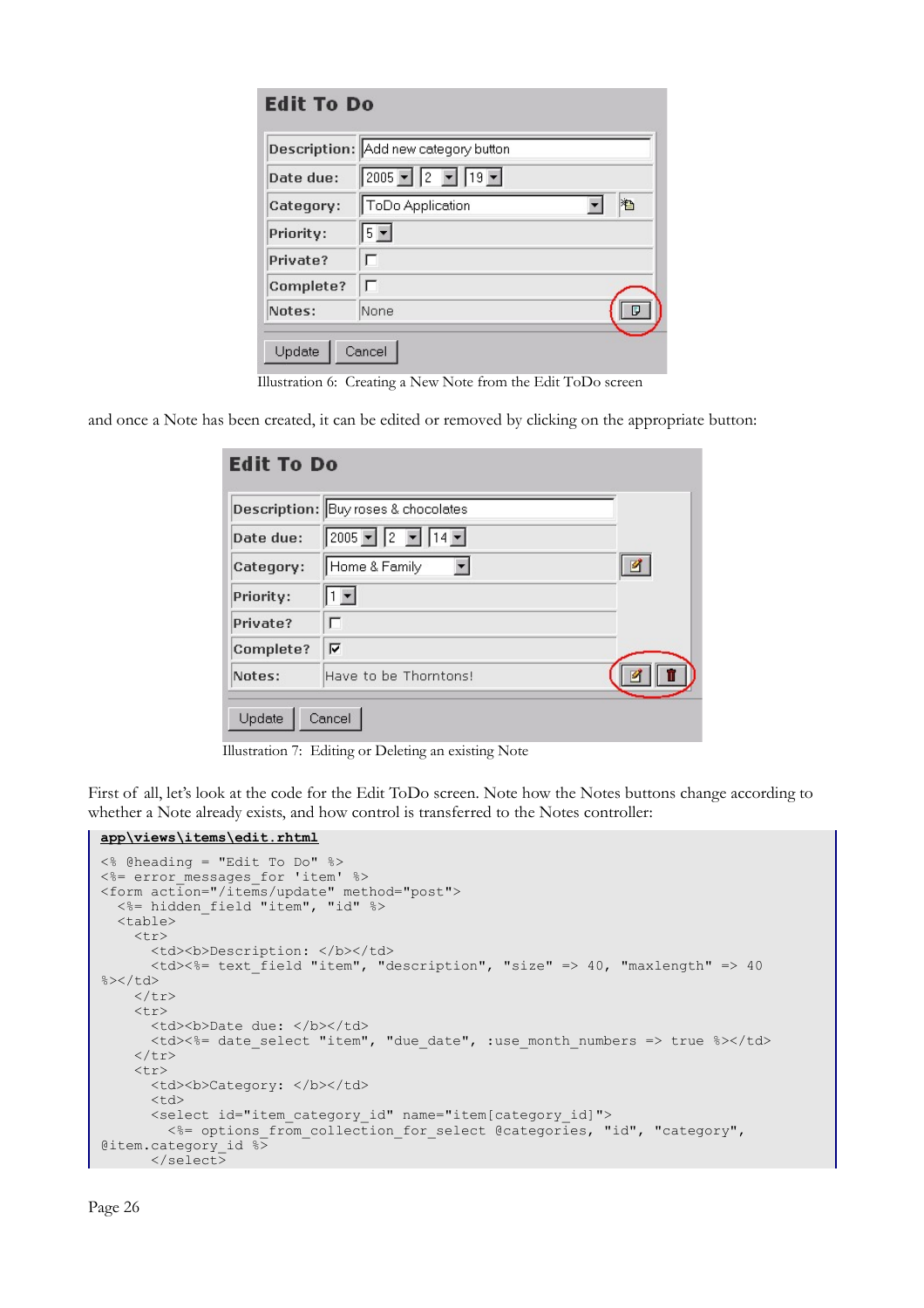```
\langle t, d \rangle<td>
          <%= link_to_image 'edit_button', :controller => 'categories', :action =>
'list' %>
       \langle/td>
     \langle/tr>
     \langle \text{tr} \rangle<td><br />>>Priority: </b></td>
       \text{std} > \text{%} = \text{select} "item", "priority", [1, 2, 3, 4, 5] %></td>
     \langle/tr>
     <tr>
       <td><br />
Private? </b></td>
       <td><%= check box "item", "private" %></td>
     \langle/tr>
     \langle \text{tr} \rangle<td><br />b>Complete? </b></td>
        <td><%= check_box "item", "done" %></td>
     \langle/tr>
     <tr>
       <td><bb>Notes: </b></td>
<% if @item.note_id.nil? %>
       <td>None</td>
        <td><%= link_to_image "note", :controller => "notes", :action => "new", :id =>
@item.id %></td>
\langle % \rangle else \langle % \rangle<td><%=h @item.note.more notes %></td>
        <td><%= link_to_image "edit_button", :controller => "notes", :action => "edit",
:id => @item.note_id \frac{1}{8}></td>
        <td><%= link_to_image "delete_button", {:controller => "notes", :action =>
"destroy", :id => \circleditem.note id }, :confirm => "Are you sure you want to delete this
note?" %></td>
<% end %>
\langle/tr>
   </table>
  \langlehr />
 <input type="submit" value="Update" />
 <input type="button" value="Cancel" onClick="parent.location='<%= url_for( :action
=> 'list' ) %>'">
</form>
```
But before moving to the Notes screen, remember we need to make sure the variable for the dropdown list is populated any time we invoke the Edit screen:

```
app\controllers\items_controller.rb (excerpt)
   def edit
      @categories = Category.find_all
     \text{Uitem} = \text{Item.find}(\text{Qparams}[\text{Id}']) end
   def update
     @item = Item.find(@params['item']['id'])
    if @item.update attributes(@params['item'])
      flash['notice'] = 'Item was successfully updated.'
     redirect_to :action => 'list'
     else
       flash['notice'] = 'Item NOT updated.'
      redirect to :action => 'list'
     end
   end
```
Editing an existing Note is easy:

```
app\views\notes\edit.rhtml
<% @heading = "Edit Note" %>
<%= error_messages_for 'note' %>
<form action="/notes/update" method="post">
   <%= hidden_field "note", "id" %>
   <table>
    <tr>
      <td><br />b>Note:</b></td>
```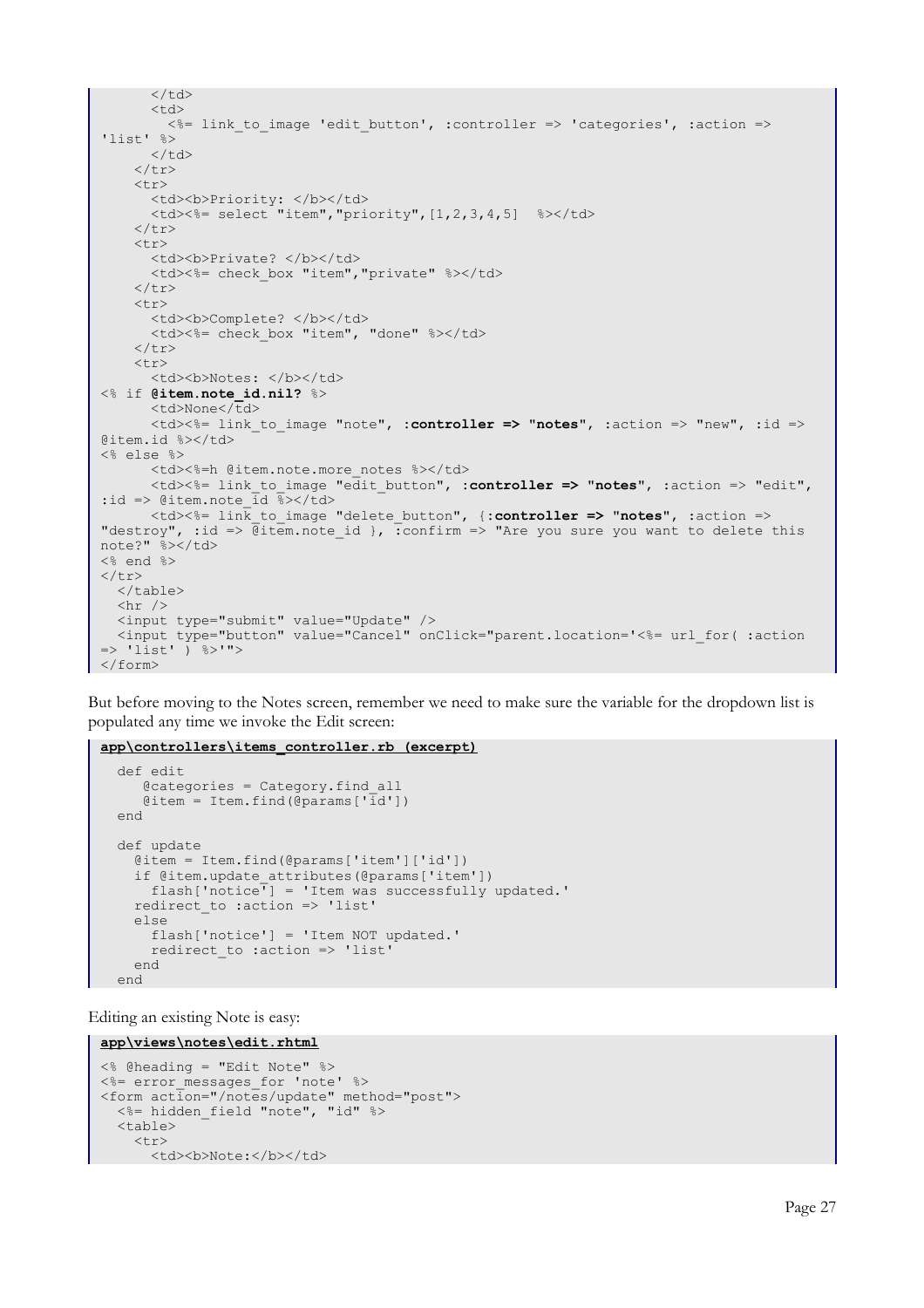```
\langle/tr>
          <tr>
              <br><t><td><</u><br><td><</u> - <br><td><td><</td><br><td><</td><br><td><</td><br><td><</td><br><td><</td><br><td><</td><br><td><</td><br><td><</td><br><td><</td><br><td><</td><br><td><</td><br><td><</td><br><td><</td><br><td><</td><br><td><</td><br><td><</td><br><td><</td><br><td><</td><br><td><</td><br><td><</td><br><td><</td><br><td><</td><br><td><</td><br><td><</td><br><td><</td><br><td><</td><br><td><</td><br><td><</td><br><td><\langle/tr>
     </table>
    \langlehr />
 <input type="submit" value="Update" />
 <input type="button" value="Cancel" onClick="parent.location='<%= url_for(
:controller => 'items', :action => 'list' ) 8>1'">
</form>
```
and once the update or destroy of the Notes table is complete, we want to return to the ToDo List screen:

```
app\controllers\notes_controller.rb (excerpt)
```

```
 def update
    @note = Note.find(@params['note']['id'])
   if @note.update attributes(@params['note'])
      flash['notice'] = 'Note was successfully updated.'
      redirect_to :controller => 'items', :action => 'list'
    else
      render_action 'edit'
    end
  end
  def destroy
 Item.find_by_note_id(@params['id']).update_attribute('note_id',NIL)
 Note.find(@params['id']).destroy
    redirect_to :controller => 'items', :action => 'list'
  end
```
#### *Saving and retrieving Data using Session Variables*

However, the create is a bit more tricky. What we want to do is:

- store the new note in the Notes table
- find the id of the newly created record in the Notes table
- record this id back in the notes\_id field of the associated record in the Items table

First of all, when we go off to create the new Notes record, we pass the id of the Item we are editing:

```
app\views\items\edit.rhtml (excerpt)
```

```
 <td><%= link_to_image "note", :controller => "notes", :action => "new", :id =>
@item.id %></td>
```
The new method in the Notes controller stores this away in a session variable:

```
app\controllers\notes_controller.rb (excerpt)
```

```
 def new
   @session['item_id'] = @params['id']
   @note = Note.new
 end
```
The New Notes template has no surprises:

```
<% @heading = "New Note" %>
```

```
<%= error_messages_for 'note' %>
<form action="/notes/create" method="post">
   <%= hidden_field "note", "id" %>
  \left\langle \text{tahle}\right\rangle <tr>
       <td><br />b>Note:</b></td>
     \langle/tr>
      <tr>
       \lttd>\lt;\= text_area "note", "more notes", "cols" => 60, "rows" => 15 %></td>
     \langle/tr>
  \langle/table>
  \langlehr />
```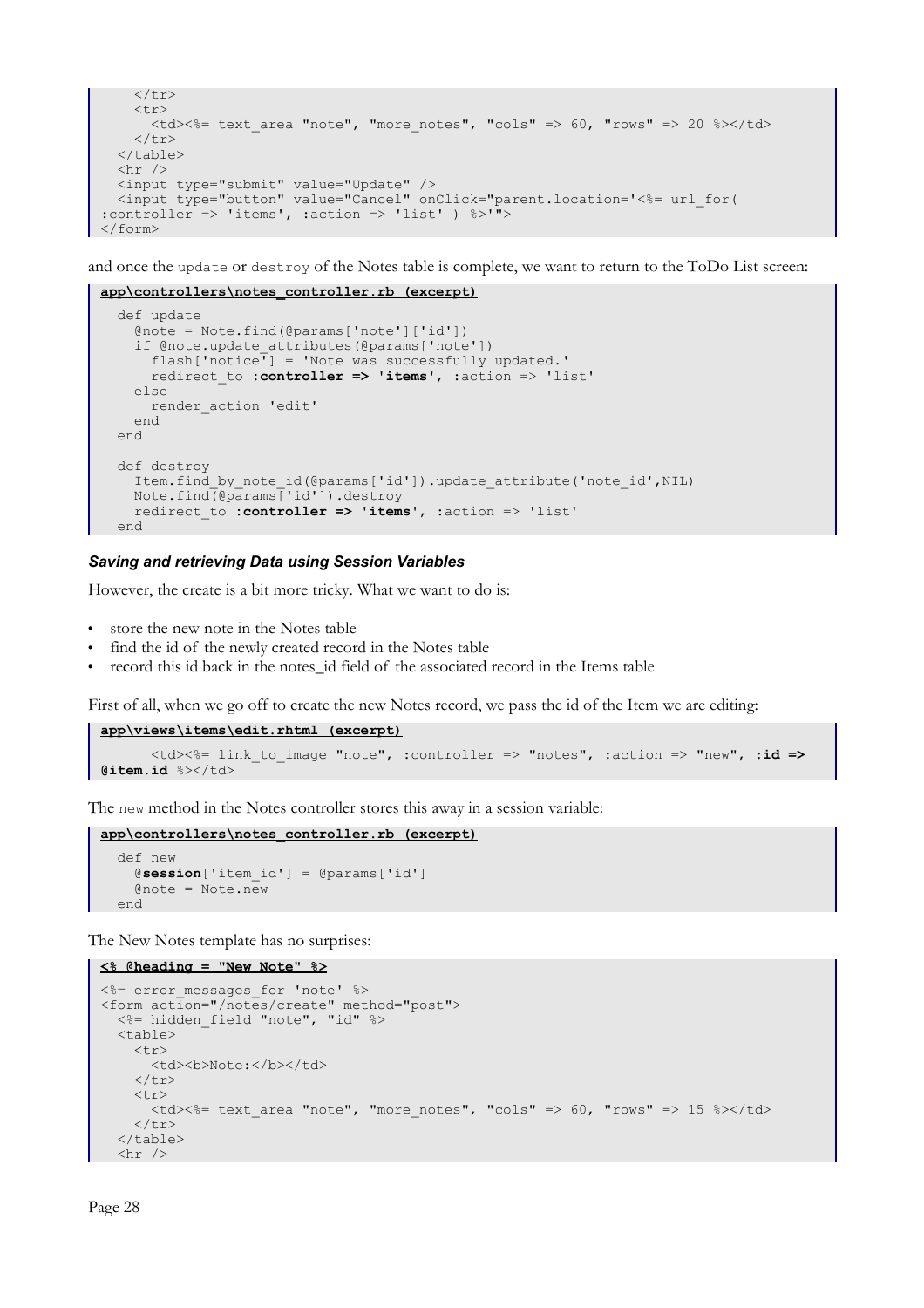```
 <input type="submit" value="Save" />
   <input type="button" value="Cancel" onClick="parent.location='<%= url_for(
:controller => 'items', :action => 'list' ) %>'">
</form>
```
The create method retrieves the session variable again and uses it to find the record in the Items table. It then updates the note\_id in the Item table with the id of the record it has just created in the Note table, and returns to the Items controller again:

```
app\controllers\notes_controller.rb (excerpt)
```

```
 def create
    @note = Note.new(@params['note'])
    if @note.save
      flash['notice'] = 'Note was successfully created.'
      @item = Item.find(@session['item_id'])
 @item.update_attribute('note_id', @note.id)
 redirect_to :controller => 'items', :action => 'list'
    else
      render_action 'new'
    end
  end
```
*Documentation: ActionController::Base*

## **Tidying up Navigation**

There isn't a great deal left to do on the system now, other than tidy up the templates created in earlier days and adding in navigation buttons:

#### **app\views\categories\list.rhtml**

```
<% @heading = "Categories" %>
<form action="/categories/new" method="post">
\left\langle \text{tahle}\right\rangle <tr>
     <th>Category</th>
     <th>Created</th>
    <th>Updated</th>
  \langle/tr>
<% for category in @categories %>
 <tr>
     <td><%=h category["category"] %></td>
 <td><%= category["created_on"].strftime("%I:%M %p %d-%b-%y") %></td>
 <td><%= category["updated_on"].strftime("%I:%M %p %d-%b-%y") %></td>
<td><%= link to image 'edit', { :action => 'edit', :id => category.id } %></td>
 <td><%= link_to_image 'delete', { :action => 'destroy', :id => category.id },
:confirm => 'Are you sure you want to delete this category?' %></td>
  \langletr>
<% end %>
\langle/table>
\hbox{\rm\;char} />
  <input type="submit" value="New Category..." />
 <input type="button" value="To Dos" onClick="parent.location='<%= url_for(
:controller => 'items', :action => 'list' ) %>'">
\langle/form\rangle
```

```
app\views\categories\new.rhtml
```

```
<% @heading = "Add new Category" %>
<%= error_messages_for 'category' %>
<form action="/categories/create" method="post">
  <table><tr>
      <td><br />
Category:</b></td>
       <td><%= text_field "category", "category", "size" => 20, "maxlength" => 20
%></td>
    \langle/tr>
   </table>
  \langlehr />
  <input type="submit" value="Save" />
```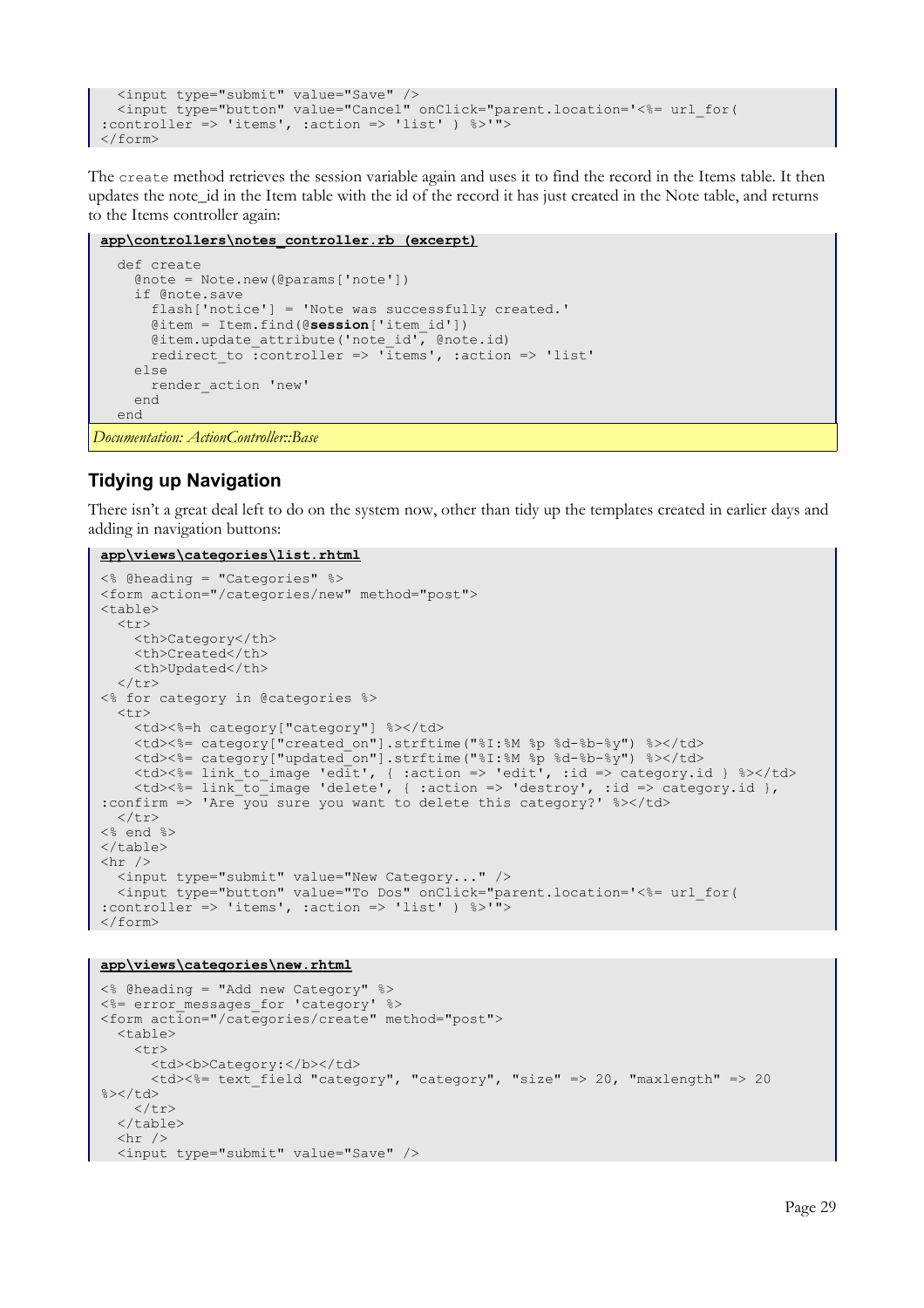```
 <input type="button" value="Cancel" onClick="parent.location='<%= url_for( :action
\Rightarrow 'list' \frac{1}{2} \frac{1}{2} \Rightarrow '">
</form>
```

```
app\views\categories\edit.rhtml
```

```
<% @heading = "Rename Category" %>
<%= error_messages_for 'category' %>
<form action="/categories/update" method="post">
   <%= hidden_field "category", "id" %>
   <table>
     <tr>
      <td><br />
Category:</b></td>
       <td><%= text_field "category", "category", "size" => 20, "maxsize" => 20 %></td>
    \langle/tr>
   </table>
  \langlehr />
 <input type="submit" value="Update" />
 <input type="button" value="Cancel" onClick="parent.location='<%= url_for( :action
\Rightarrow 'list' ) \Rightarrow '">
</form>
```
The final navigation paths through the application are shown below. Any redundant scaffold code – e.g. the show.rhtml files – can be simply deleted. That's the beauty of scaffold code – it didn't cost you any effort to code it in the first place, and once it's served its purpose, just get rid of it.



#### *Setting the Home Page for the Application*

As a final step, we need to kill the default 'Welcome to Rails' screen if the user points their browser to http://todo. There are three steps:

• change the Apache rewrite rule:

```
public\.htaccess (excerpt)
```

```
# Enable this rewrite rule to point to the controller/action that should serve root.
# RewriteRule ^$ /controller/action [R]
RewriteRule ^$ /items/list
```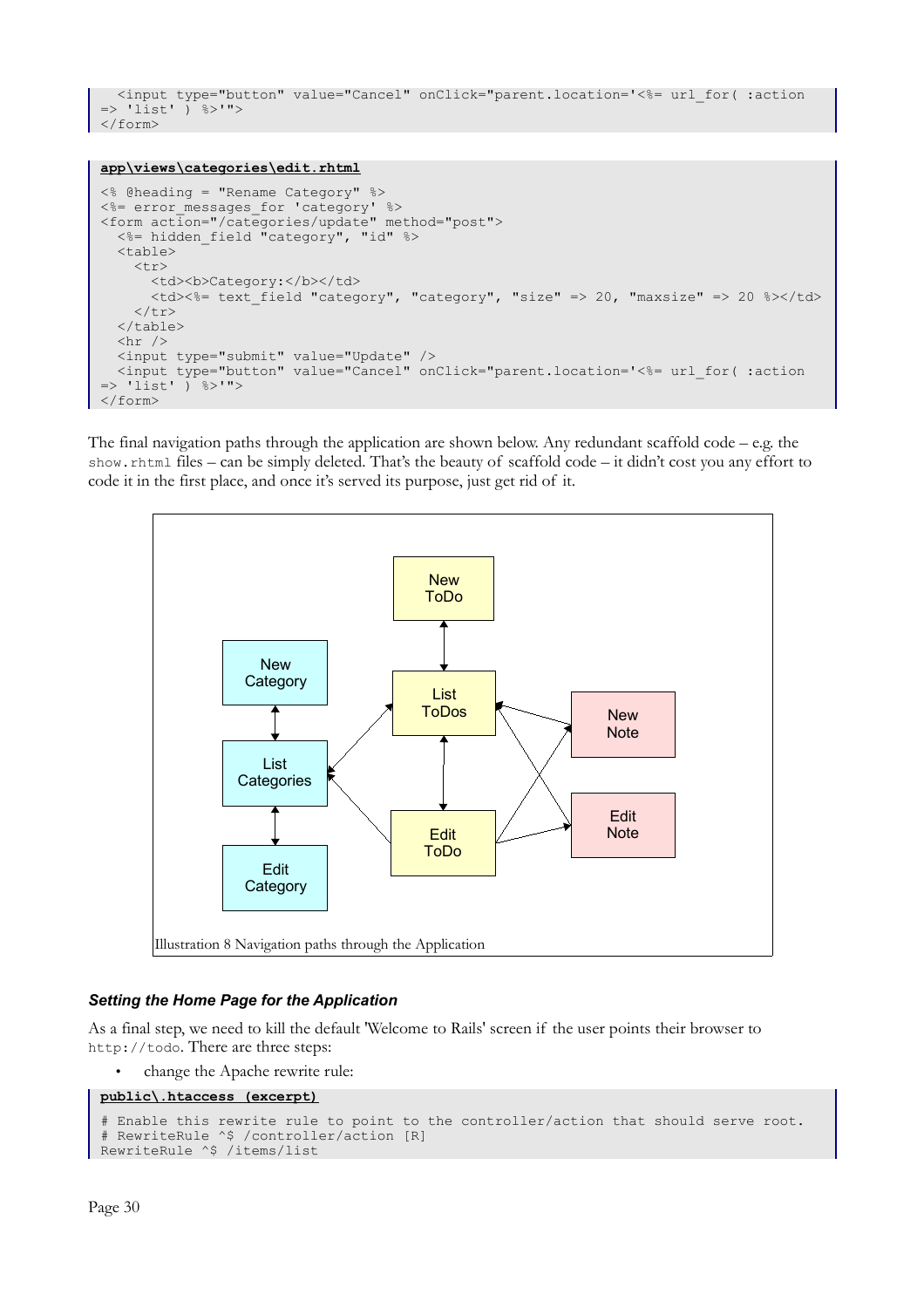- rename public\index.html public\index.html.orig
- point your browser to [http://todo](http://todo/)

Note: Rails 0.10 introduced *Routes* – a native Rails technique for working with custom URLs. If you are using 0.10 or above, you need to add the home page definition in the new Routes file:

#### **config\routes.rb (excerpt)**

map.connect '', :controller => 'items', :action => 'list'

#### <span id="page-34-0"></span>*Links on the Home Page*

There's a little Rails *gotcha* to watch out for here. When you access the items/list screen using this shortcut URL, Rails loses the plot a bit. If you use the simple form of  $\lim k$  to – e.g. link to image "done", "purge\_completed", ... – then you'll find the links don't work any more. However, if you explicitly specify the controller – e.g. link to image "done", {:controller => 'items', :action => 'purge\_completed'},... – then everything works. You only need to worry about this on the your home page (both template and partials) – once you navigate away from the home page, then the system gets "back on the rails" again :-)

# **Downloading a Copy of this Application**

If you'd like a copy of the ToDo application to play with, there's a link on [http://rails.homelinux.org.](http://rails.homelinux.org/) You'll need to

- use Rails to set up the directory structure (see *Running [the Rails script](#page-6-0)* on page [3\)](#page-6-0)
- download the todo app.zip file into the newly created ToDo directory
- unzip the files unzip  $-$ o todo\_app.zip
- rename public\index.html public\index.html.orig
- if you want to use the sample database, mysql -uroot -p < db/ToDo.sql

#### **and finally**

I hope you found this document useful – I'm always happy to receive feedback, good or bad, to [jpmcc@users.sourceforge.net](mailto:jpmcc@users.sourceforge.net?subject=Feedback on Four Days on Rails).

Happy coding with Rails!